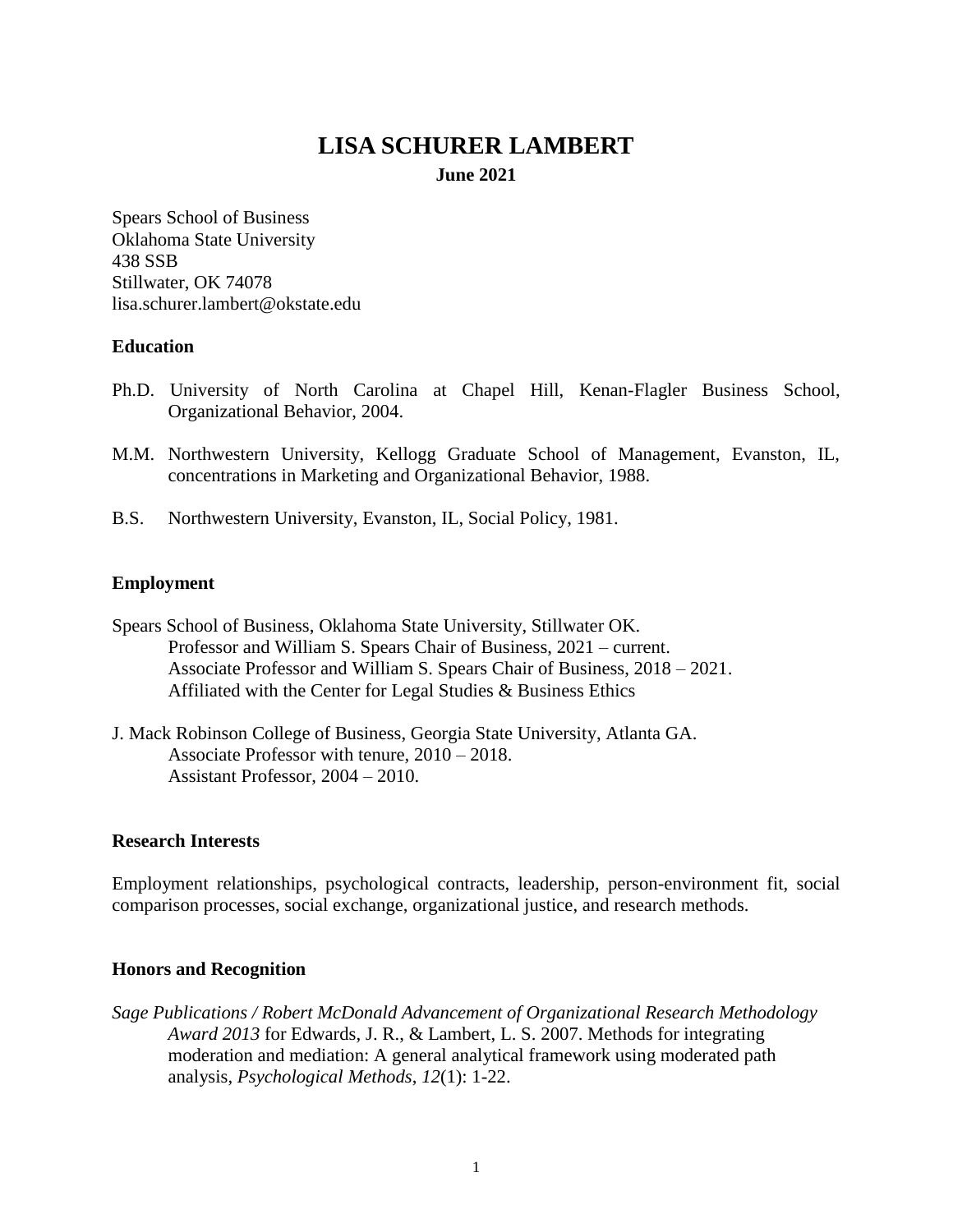- *Service to the Research Methods Division, Academy of Management –* Ten years on Executive Committee, Division Chair (2012-2013: 5-year leadership track), Treasurer, Member at Large, Student Representative
- *Service to the Southern Management Association* Vice President and Program Chair, elected to the five-year leadership rotation (2018-2023), Board member (2013 – 2016), Fellow (since 2016).

*Journal Service* 

*Incoming Co-Editor (2022), Associate Editor -* Organizational Research Methods *Editorial Board Member* – Academy of Management Journal, Journal of Applied Psychology, Journal of Management, Organizational Behavior and Human Decision Processes

#### *Outstanding Reviewer Awards*

Academy of Management Journal (2013, 2017, 2019) Academy of Management - Research Methods Division (2003) Organizational Behavior Division (2007, 2010, 2015) Southern Management Association - Research Methods Track (2011), Organizational Behavior Track (2013).

*CARMA (Consortium for the Advancement of Research Methods and Analysis)*, Short Course Instructor and video lecturer on methodological topics.

## **Publications<sup>1</sup>**

l

- Shipp, A.S., Gabriel, A.S., & Lambert, L.S. Profiles in time: A latent profile analysis of temporal focus. *Journal of Applied Psychology. (in press)*.
- Boulamatsi, A., Liu, S., Lambert, L.S., Yao, X., Guo, R., & Yin, J. Are learning adaptable newcomers innovative? Examining curvilinear effects, mechanisms, and boundary conditions, *Personnel Psychology*. *(in press).*
- Lambert, L.S., & Bingham, J.B., & Zabinski, A. (2020) Affective commitment, trust, and the psychological contract: Contributions matter, too! *European Journal of Work and Organizational Psychology*, 29(2), 294-314.
- Im, G., Rai, A., Lambert, L.S. (2019). Governance and resource sharing ambidexterity for generating relationship benefits in supply chain collaborations, *Decision Sciences*, *50 (4)*, 656-693.
- Tepper, B.J., Dimotakis, N., Lambert, L.S., Koopman, J., & Matta, F., Park, H.M., Goo, W., (2018). Examining follower responses to transformational leadership from a dynamic person-environment fit perspective. *Academy of Management Journal*, *61*(4), 1343-1368.

<sup>1</sup> Students' names are underlined (current or former)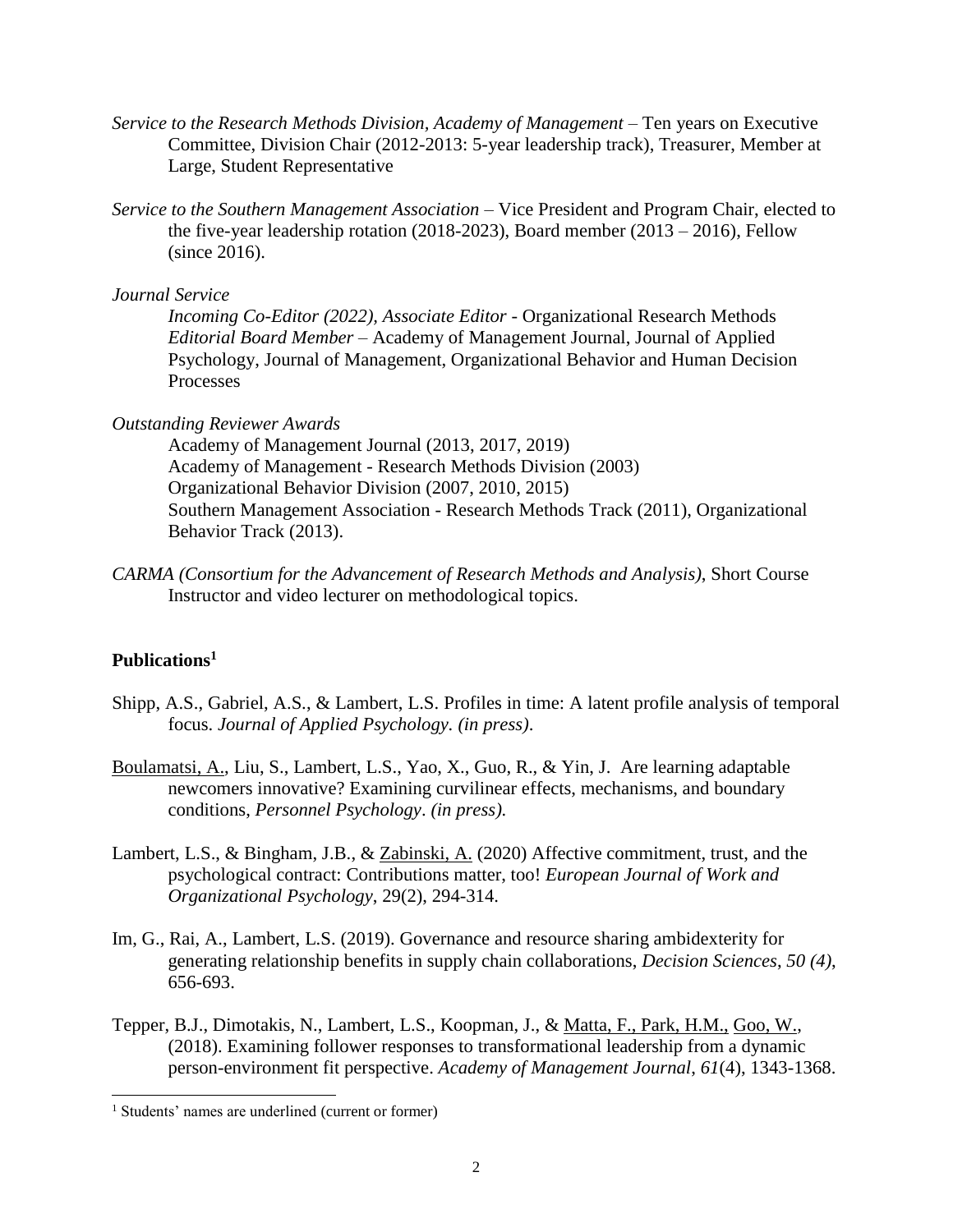- Hartnell, C.A., Kinicki, A., Lambert, L.S., Fugate, M., & Corner, T. (2016). Do similarities or differences between CEO leadership and organizational culture have a more positive effect on firm performance? A test of competing predictions. *Journal of Applied Psychology, 101*(6), 846-861.
- Lambert, L.S., Tepper, B.J., Carr, J.C., Holt, D.T., & Barelka, A.J. (2012). Forgotten but not gone: An examination of fit between leader consideration and initiating structure needed and received. *Journal of Applied Psychology*, *97*(5), 913-930. (Lead article)
- Lambert, L.S. (2011). Promised and delivered inducements and contributions: An integrative view of psychological contract appraisal. *Journal of Applied Psychology, 96*(4), 695-712.
- Gyamfi-Yeboah, F., Ziobrowski, A.J., & Lambert, L.S. (2010). REIT's price reaction to unexpected FFO announcements. *Journal of Real Estate Finance and Economics, 12,* 1- 23.
- Gregoire, D.A., Shepherd, D.A., & Lambert, L.S. (2010). Measuring opportunity recognition beliefs in entrepreneurship. *Organizational Research Methods*, *13*(1), 114-145.
- Shipp, A.J., Edwards, J.R., & Lambert, L.S. (2009). Conceptualization and measurement of temporal focus: The subjective experience of the past, present, and future. *Organizational Behavior and Human Decision Processes, 110*, 1-22.
- Tepper, B.J., Henle, C.A., Lambert, L.S., Giacolone, R.A., & Duffy, M.K. (2008). Abusive supervision and subordinates' organization deviance. *Journal of Applied Psychology*, 93(4), 721-732.
- Edwards, J.R. & Lambert, L.S. (2007). Methods for integrating moderation and mediation: A general analytical framework using moderated path analysis. *Psychological Methods*, *12*(1), 1-22.
	- *Winner of the Sage Publications / Robert McDonald Advancement of Organizational Research Methodology Award, 2013.*
- Tepper, B.J., Duffy, M.K., Henle, C.A, & Lambert, L.S. (2006). Procedural injustice, victim precipitation, and abusive supervision. *Personnel Psychology, 59*(1), 101-123.
- Edwards, J.R., Cable, D.M., Williamson, I.O., Lambert, L.S. & Shipp, A. (2006). The phenomenology of fit: Linking the person and environment to the subjective experience of fit. *Journal of Applied Psychology*, *91*(4), 802-827.
	- *Finalist for the Owens Scholarly Achievement Award, Society for Industrial Organizational Psychology, 2007.*
- Lambert, L.S., Edwards, J.R. & Cable, D.M. (2003). Breach and fulfillment of the psychological contract: A comparison of traditional and expanded views. *Personnel Psychology*, *56*(4), 895-934.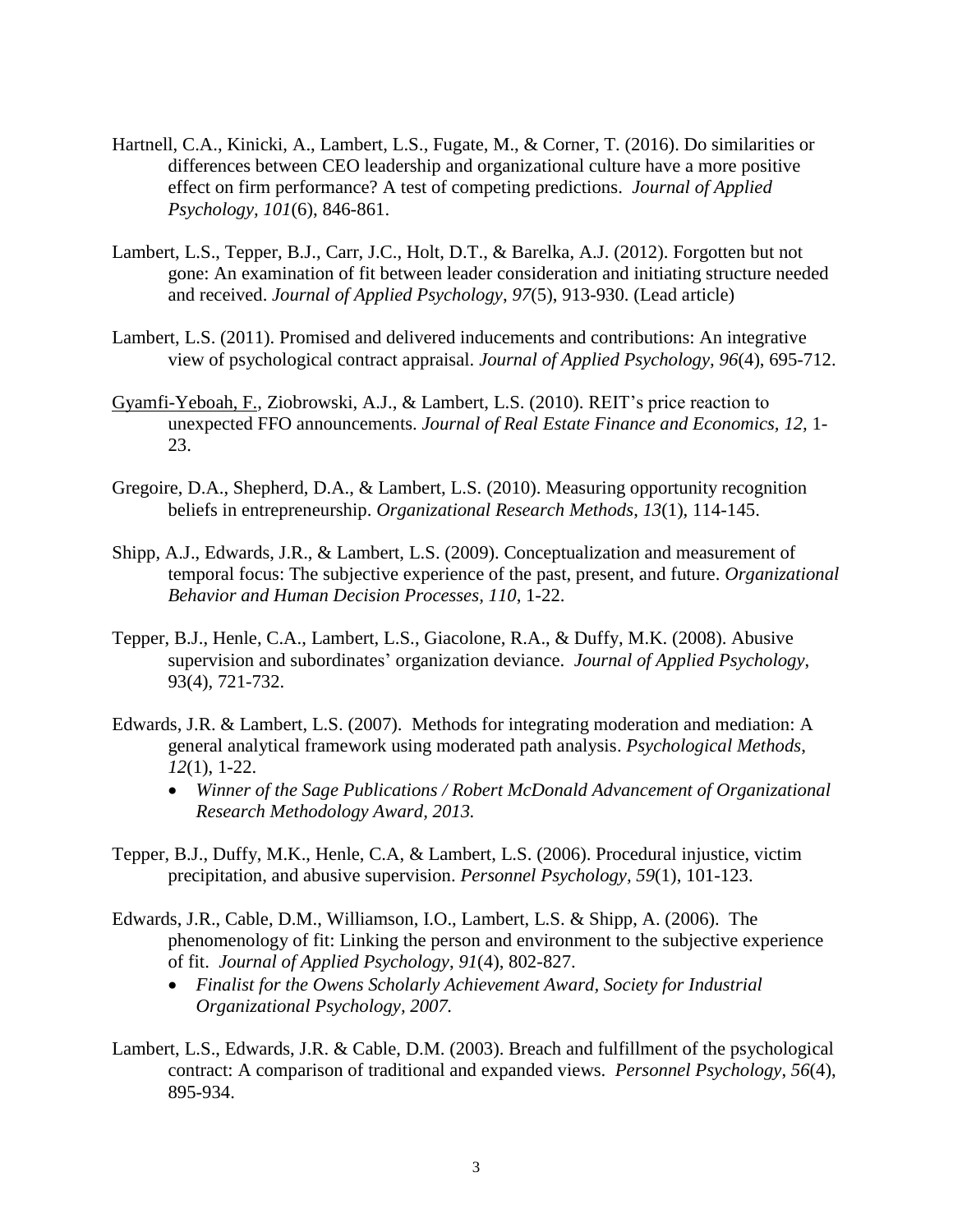Lambert, L.S. (2000) …And not a drop to drink: An integrated model of ethics and strategic issue diagnosis and proposed test. *Business Strategy and the Environment, 9*, 318-327*.*

## **Work in Progress<sup>1</sup>**

- Dimotakis, N., Fu, S., Lambert, L.S., Corner, A. J., Boulamatsi, A., Tepper, B.J., Smith, T., Runnals, B. & Maurer, T. Gains and losses: Week-to-week changes in leader-follower relationships. *(R&R, AMJ).*
- Lambert, L.S. & Newman, D.A. Construct development and validation in three practical steps: Recommendations for reviewers, editors, and authors. *(R&R, ORM)*.
- Zabinski, A., Lambert, L.S., Davis, A., Hayden, N., & Creech, C. Too much of a good thing? Prosocial fit predicting job satisfaction and pride. *(SMA presentation, finalizing for submission)*.
- Dimotakis, N., Fu, S., Lambert, L.S., & Tepper, B.J. Leadership Fit (working title) *(finalizing draft)*.
- Lambert, L.S. & Gray, T.W. Heuristics and comparison standards: Developing hypotheses via thought experiments. *(AOM 2021 presentation).*
- Gottfredson, R.K., & Lambert, L.S. Content validity and conceptual discrimination: Review of leadership behavior. *(SIOP presentation, 2nd data collection underway)*
- Lambert, L.S., Brekashvili, P., Goo, W., Currie, R., & Hardt, G. Investigation into supervisors' trust in subordinates *(draft presented at SMA, AOM, additional data collection underway).*

#### **Book Chapters and Other Writings**

- Grégoire, D.A., & Lambert, L.S. Getting inside entrepreneurs' heart and mind: Methods for advancing entrepreneurship research on affect and cognition. *The Routledge Companion to Entrepreneurship*, Welter, F. & Baker T. (Editors) 2015.
- Grégoire, D.A., Shepherd D., & Lambert, L.S. (Organizational Research Methods, 2010): pp. 773-804. Reprinted in Shepherd, D.A. & Grégoire, D.A. (Editors) 2012. *Entrepreneurial Opportunity*. International Library of Entrepreneurship, Volume 25. Cheltenham, UK / Northampton, MA: Edward Elgar.
- Hardt, G.F & Lambert, L.S. Polynomial regression and response surface analysis. Entry in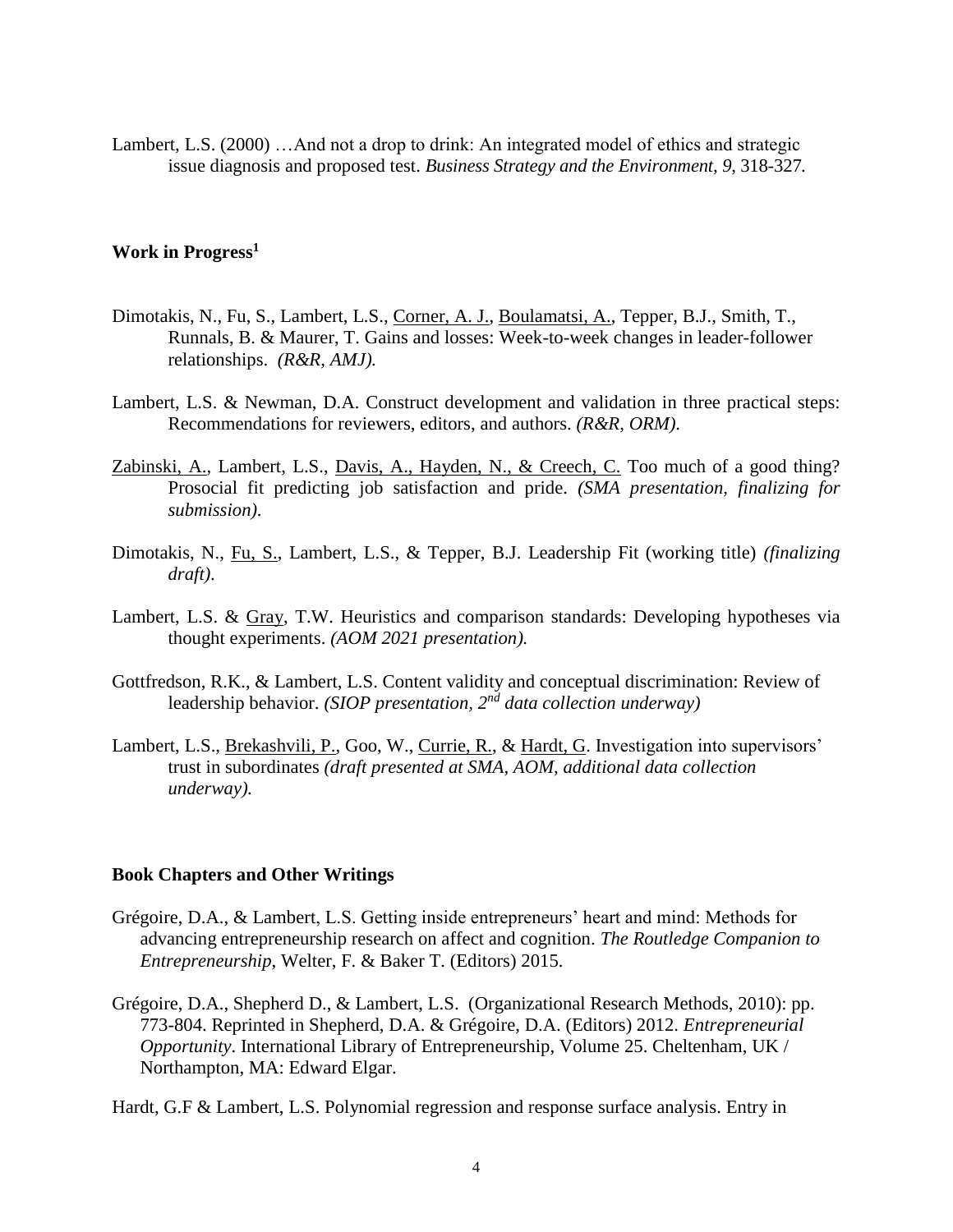*Oxford Bibliographies*, Oxford University Press, 2018.

## **Conference Presentations**

- Fu, S., Dimotakis, N., Lambert, L.S., Tepper, B. & Carr, J. Leadership Behaviors Needed and Received: Leader Emotional Exhaustion as Behavioral Rigidity. Society for Industrial Organizational Psychology, virtual, April 2021.
- Zabinski, A., Lambert, L.S., Davis, A., Hayden, N. & Creech, C. Too Much of Good Thing? Prosocial Fit Predicting Job Satisfaction and Pride. Society for Industrial Organizational Psychology, virtual, April 2021.
- Bingham, J. B., Lambert, L.S., Hendriks, H. M., & Cunningham, G. Organizational Identification and the Organization-sponsored Cause, Society for Industrial Organizational Psychology, virtual, April 2021.
- Bingham, J. B., Hendriks, H. M., Cunningham, G. & Lambert, L.S. Just "Good" Enough: Organizational Identification and the Ideological Psychological, Academy of Management Meeting, (Vancouver – virtual), 2020.
- Hardt, G.F. & Lambert, L.S. Trust Felt: Expanded View of Subordinate's Assessment and Perceptions of Trust, and its Effects on Subordinate Performance, Southern Management Conference, Norfolk VA 2019.
- Hiatt, M. & Lambert, L.S. Trust tests: An active approach to evaluating trustworthiness. Presented in symposium, Innovative Research Directions in Organizational Trust at the Academy of Management Meeting in Boston, 2019.
- Lambert, L.S. & Newman, D.A. Best Practices for Construct Development and Validation: Recommendations for Reviewers, Editors and Authors in showcase symposium, Recommendations for Improved Methods and Analysis in Management Research at the Academy of Management Meeting in Boston, 2019.
- Corner, A.J., Dimotakis, N., Lambert, L.S., & O'Toole, J. Teamwork revisited: Unpacking the give and take of team member exchange. INGRoup Conference. Lisbon, Portugal, July 2019.
- Corner, A.J., Dimotakis, N., Lambert, L.S., Liu, L.A., & Miles, E.W. Time for a win-win deal: A social exchange process model for negotiation. International Association for Conflict Management Meeting, Dublin, July 2019.
- Lambert, L.S., Bingham, J.B. & Zabinski, A. Affective commitment, trust, and the psychological contract: Contributions matter! Presented in symposium, Future Directions of Person-Environment Fit Research at the Society for Industrial Organization Psychology in National Harbor, MD 2019.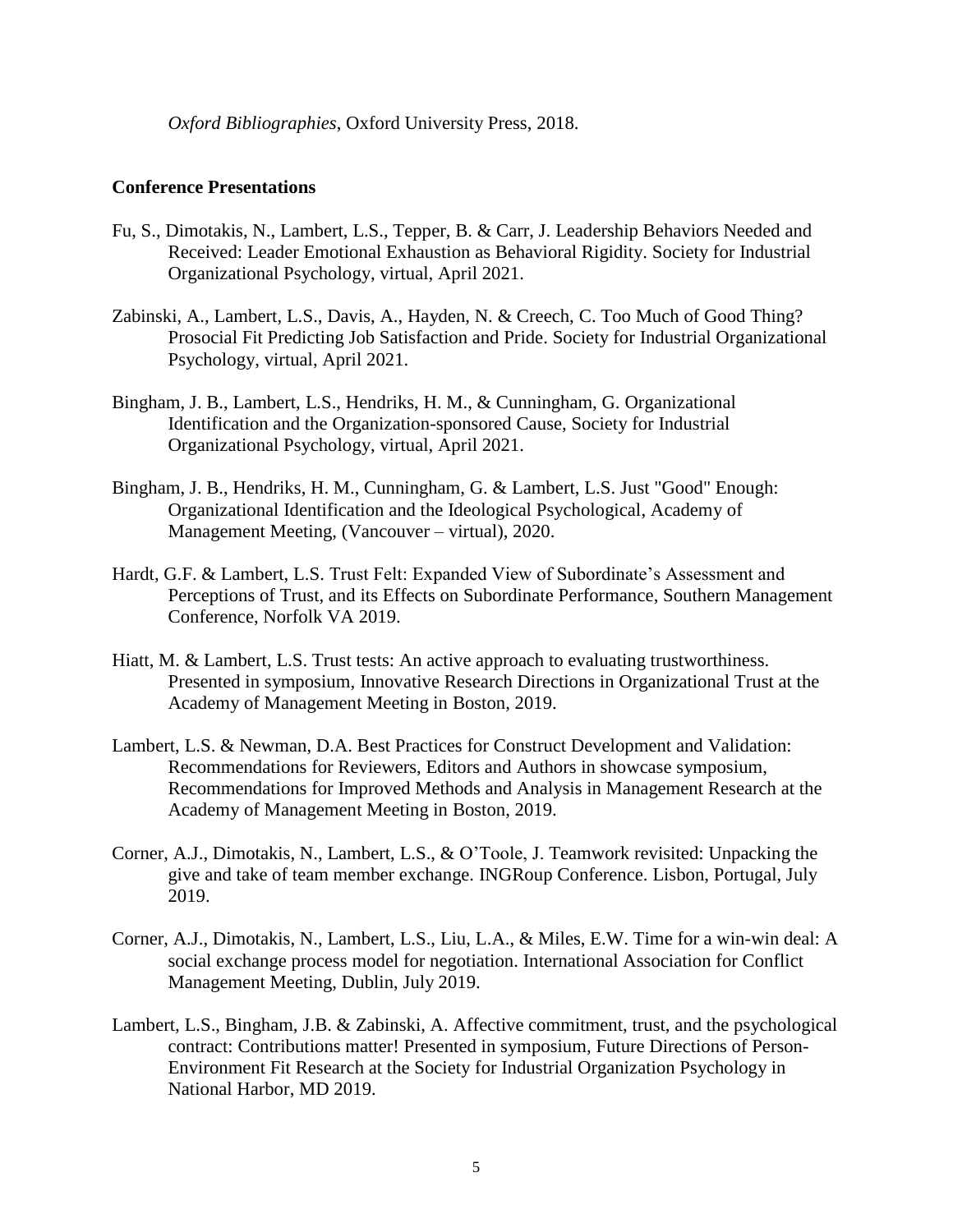- Darden, T.R. & Lambert, L.S., Psychological Contracts from the Employers' Perspective: The role of the Supervisor's Emotions in Positive and Negative Employee Targeted Outcomes. Paper presented in symposium, Employer-Employee Relationships: New Approaches to LMX and Psychological Contracts Research, at the Academy of Management Meeting in Chicago, 2018.
- Breakashvili, P., Darden, T.R., Lambert, L.S., Currie, R. & Hardt, G.F. How Promised and Delivered Contributions Affect Supervisors' Satisfaction with Subordinates. Paper presented in symposium, Employer-Employee Relationships: New Approaches to LMX and Psychological Contracts Research, at the Academy of Management Meeting in Chicago, 2018.
- Lambert, L.S., Gottfredson, R.K., & Hardt, G.F. Assessing Measures of Leadership Behaviors: A Movement toward Parsimony. Paper presented in a symposium at the Academy of Management Meeting, Chicago, 2018.
- Gottfredson, R.K., Lambert, L.S., Unleashing the Power of Mindsets in Leader-Follower Relationships. Paper presented in a symposium at the Academy of Management Meeting, Chicago, 2018.
- Darden, T.R. & Lambert, L.S. Psychological Contracts: Exclusion, Career Stages and Employer Reactions to Breach. Paper presented at the Society for Industrial and Organizational Psychology, Chicago, 2018.
- Corner, A.J., Dimotakis, N., Lambert, L.S., Liu, L.A., & Miles, E.W. The give and take of social exchange relationships in negotiation settings. Paper presented at the Society for Industrial and Organizational Psychology, Chicago, 2018.
- Darden, T.R., Lambert, L.S., & Dimotakis, N. Psychological contracts and the economy: Effect on the relationship between promises and job offer attractiveness. Paper presented at the Southern Management Association Meeting in St. Pete Beach FL, 2017.
- Darden, T. R., Lambert, L.S., and O'Toole, J. Team member contributions and innovative behaviors. Paper presented at the Academy of Management Meeting, Atlanta GA, August 2017.
- Lambert, L.S., Currie, R., Hardt, G.F. & Brekashvili, P. Supervisors' trust in their subordinates: A quantitative and qualitative exploration of trust and trustworthiness. Paper presented at the Academy of Management Meeting, Anaheim CA, August 2016.
- Bingham, J.B., Lambert, L.S., Cunningham, G. & Hendricks, H. Overcommitted: When companies deliver more than they promise to an organization-sponsored cause. Paper presented at the Academy of Management Meeting, Anaheim CA, August 2016.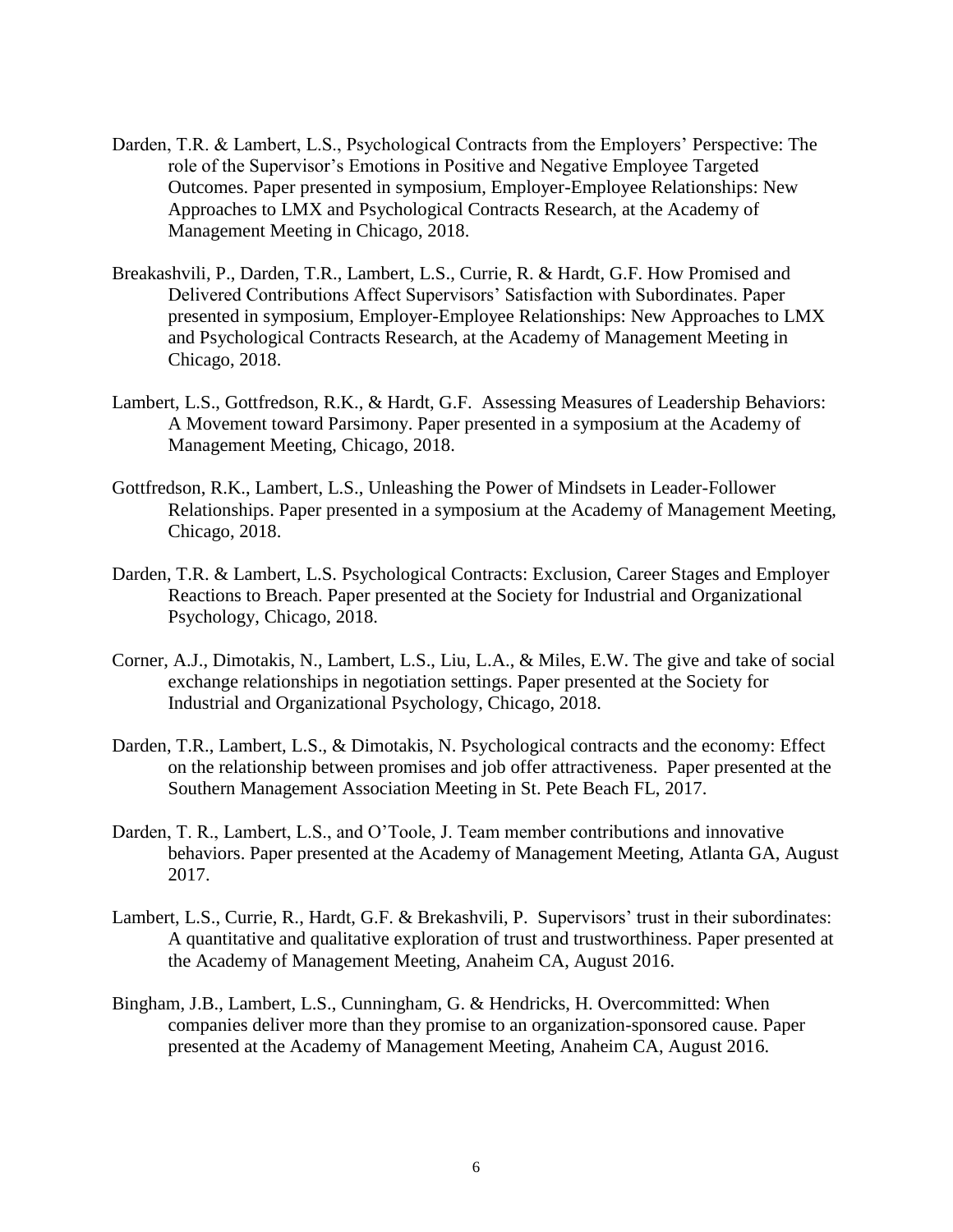- Gottfredson, R.K. & Lambert, L.S. Extending the influence of leaders beyond behaviors: An investigation of leader orientation. Paper presented at the Academy of Management Meeting, Anaheim CA, August 2016.
- Alashoor, T., Lambert, L.S. & Farivar, S. A review of measures of disclosure outcomes in the IS privacy literature. Paper presented at the Americas Conference on Information Systems, San Diego, CA, August 2016.
- Gottfredson, R.K. & Lambert, L.S. Content validity and conceptual discrimination: Review of leadership behavior. Paper presented at the Society for Industrial Organization Psychology in Anaheim, CA 2016.
- Tepper, B.J., Dimotakis, N., Lambert, L.S., Goo, W., Koopman, J., & Matta, F. Examining follower responses to transformational leadership from a dynamic person-environment fit perspective. Paper presented at the Academy of Management Meeting, Vancouver Canada, August, 2015.
- Lambert, L.S., Gottfredson, R.K., & Bingham, J.B. A preliminary investigation of promised and delivered ideological inducements and contributions in a psychological contract. Paper presented at the Psychological Contract Small Group Meeting, Toronto Canada, 2014.
- Lambert, L.S. & Schatten, J. Perceptions of job mobility moderating psychological contract evaluation. Paper presented at the Society for Industrial Organization Psychology in Honolulu, HI, 2014.
- Hartnell, C., Knicki, A., Fugate, M., Lambert, L.S., & Corner, P. Which fit fits? Competing fit predictions between leadership and culture. Paper presented at the Society for Industrial Organization Psychology in Honolulu, HI, 2014.
- Gottfredson, R., Lambert, L.S., & Bingham, J.B. Justice as a theoretical mechanism in psychological contract research. Paper presented at the Society for Industrial Organization Psychology in Honolulu, HI, 2014.
- Goo, W., Lambert, L.S., & Carr, J.C. Person-environment fit approach to visionary leadership. Paper presented at the Society for Industrial Organization Psychology in Honolulu, HI, 2014.
- Lambert, L.S., Brekashvili, P., Schatten, J., Currie, R., & Goo, W. Supervisors' trust in their subordinates: A qualitative investigation of trust and trustworthiness. Paper presented at the Southern Management Association Meeting in New Orleans, 2013.
- Vantilborgh, T., Bal, P.M., Bingham, J.B. & Lambert, L.S. Diverse reactions to psychological contract breach: A cross-cultural study. Paper presented at the Academy of Management meeting in Lake Buena Vista, FL, 2013.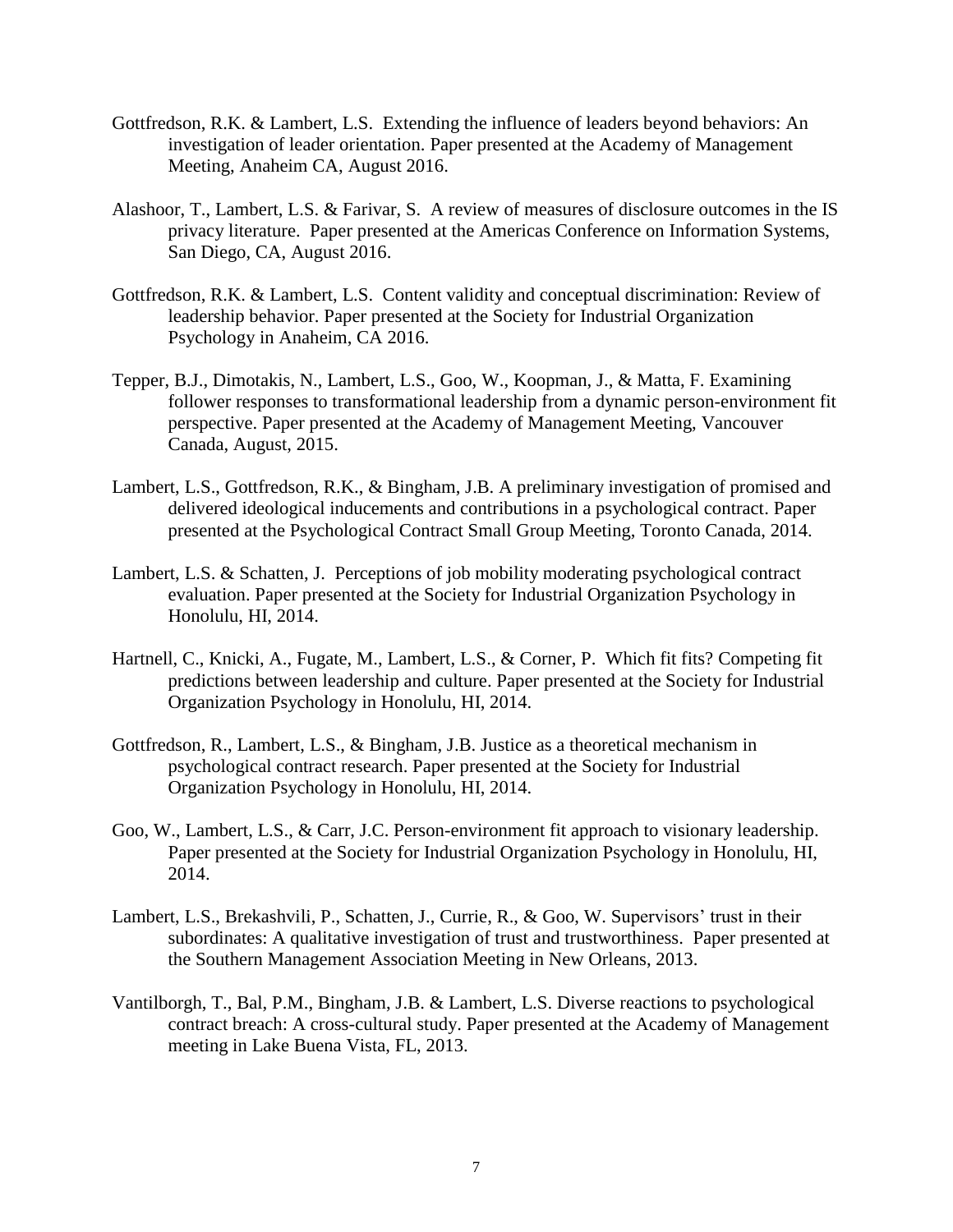- Goo, W., Lambert, L.S., Tepper, B.J. & Maurer, T.J. Applying person-environment fit theory to job characteristics needed and supplied. Paper presented at the Society for Industrial Organization Psychology in Houston, TX, 2013.
- Goo, W., Lambert, L.S., & Carr, J.C. Person-environment fit model of visionary leadership and work attitudes: The role of employees' needs. Paper presented at the Southern Management Meeting in Fort Lauderdale, FL, 2012.
- Goo, W., Lambert, L.S., Tepper, B.J. & Maurer, T.J. Person-environment fit framework for Job Characteristics Model: Polynomial regression approach. Paper presented at the Southern Management Meeting in Savannah, GA, 2011.
- Lambert, L.S. & Bingham, J.B. The role of psychological contract contributions in creating affective commitment. Paper presented at the Academy of Management Meeting in San Antonio, TX, 2011.
- Lambert, L.S. A close exploratory examination of trust and inducements in the psychological contract: Comparing two approaches. Paper presented at the Eastern Academy of Management – International in Bangalore, India, 2011. Selected for Best Paper Proceedings.
- Finney, M.M., & Lambert, L.S. Square peg in a round hole: Misfit between new nurses abilities and job demands. National League for Nursing, Annual Conference, Las Vegas, NV 2010.
- Lambert, L.S. Exploring an equity model of a psychological contract. Paper presented at the Academy of Management Meeting in Chicago, IL, 2009.
- Im, G., Rai, A., & Lambert, L.S. An effect of the fit between motivation and knowledge sharing ambidexterity in interfirm partnering. Paper presented at the Academy of Management Meeting in Chicago, IL, 2009.
- Lambert, L.S. & Bingham, J.B. Change through exchange: An exploration of the strength of social exchange processes across types of exchange in a psychological contract. Paper presented at the Society for Industrial Organizational Psychology in New Orleans, 2009.
- Gyamfi-Yeboah, F., Ziobrowski, A., & Lambert, L.S. REIT's price reaction to unexpected earnings announcements. Paper presented at annual meeting of the American Real Estate Society in Monterey, CA, 2009
- Killion, L.N., Lambert, L.S., & Shipp, A.J. An employee's view of work: Influences on an employee's contribution in a psychological contract. Paper presented at the Southern Management Association Annual Conference in St. Pete Beach, 2008.
- Lambert, L.S. & Bingham, J.B. The moderating and mediating role of organizational trust and psychological contract contributions. Paper presented at the Academy of Management Meeting in Anaheim, 2008.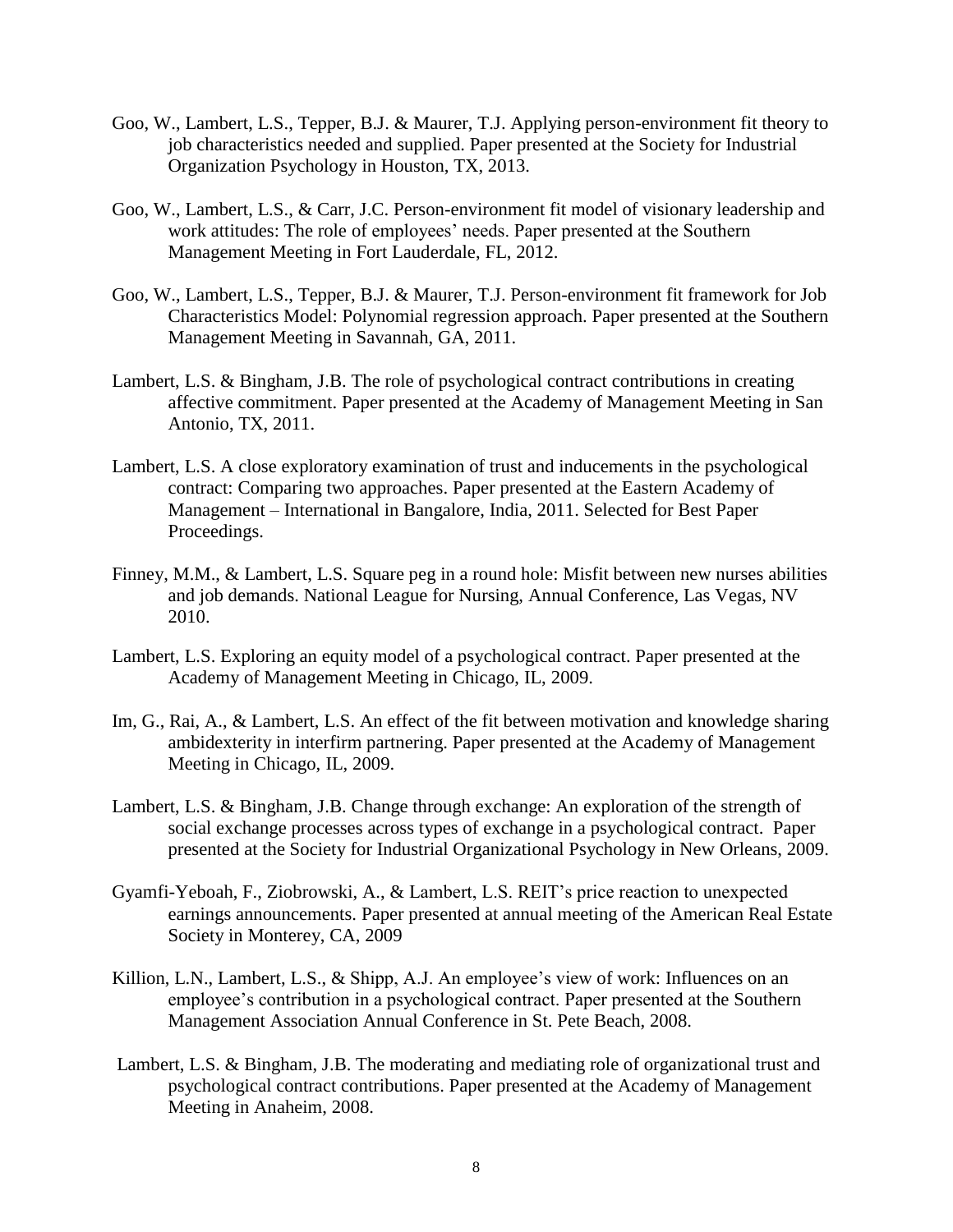- Lambert, L.S. & Bingham, J.B. Earning Your Inducements: Promised and Delivered Contributions in a Psychological Contract. Paper presented at the Society for Industrial Organizational Psychology in San Francisco, 2008.
- Lambert, L.S. Promises, Promises: Comparisons leading to breach and fulfillment of inducements and contributions in a psychological contract. Paper presented at the Academy of Management meeting in Philadelphia, 2007.
- Lambert, L.S. Promised and delivered inducements and contributions in a psychological contract: Using equations as an aid for developing theory. Paper presented at the Academy of Management meeting in Philadelphia, 2007.
- Tepper, B.J., Lambert, L.S., & Carr, J.C. Psychological need fulfillment and leadership effectiveness. Paper presented at the Academy of Management meeting in Philadelphia, 2007.
- Tepper, B.J., Henle, C.A., Lambert, L.S., Giacolone, R.A., & Duffy, M.K. Abusive supervison and organization-directed deviance. Paper presented at the Society for Industrial Organizational Psychology in New York, 2007.
- Shipp, A.J., Edwards, J.R., & Lambert, L.S. Time to find the Janus within: A construct validation of temporal focus. Paper presented at the Academy of Management meeting in Atlanta, 2006.
- Lambert, L.S. Precision in psychological contract research: The next generation. Organizer and presenter. Symposium presented at the Academy of Management meeting in Hawaii, 2005.
- Lambert, L.S. Competing models of cognitive appraisal in psychological contract research. Paper presented to the Academy of Management meeting in Hawaii, 2005.
- Lambert, L.S. A theoretical treatment of cognitive appraisal in psychological contract research. Paper presented at the Academy of Management meeting in New Orleans, 2004.
- Edwards, J.R., & Lambert, L.S. An integrative framework for analyzing moderated mediation and mediated moderation. Paper presented at the Society for Industrial and Organizational Psychology meeting in Chicago, 2004.
- Lambert, L.S., & Edwards, J.R. Integrating promises and desires to explain outcomes of the psychological contract. Paper presented at the Academy of Management meeting in Seattle, 2003.
- Lambert, L.S., Edwards, J.R., & Cable, D.M., A cognitive approach to breach in a psychological contract. Paper presented at the Academy of Management meeting in Denver, 2002.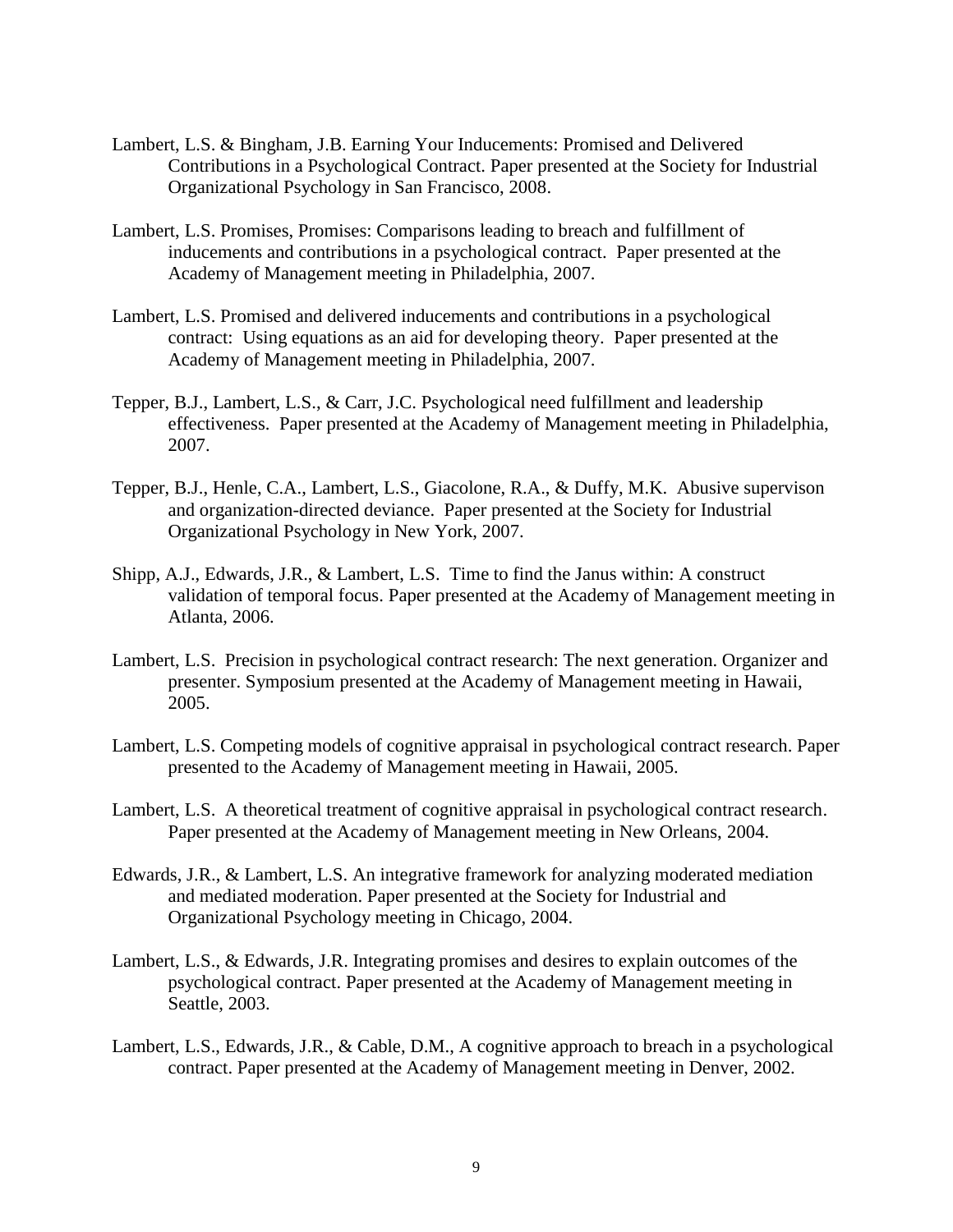- Lambert, L.S. Change in normative contracts: An exploration of power and dependency in employment relationships. Paper presented at the Academy of Management meeting in Washington, D.C., 2001.
- Lambert, L.S. Organizational promissory contracts: Changes in the promises between organizations and their employees. Paper presented at the Academy of Management meeting in Toronto, 2000.
- Thomas S. Bateman, T.S., Furst, S.A., Lambert, L.S., Porath, C.L. & Weber, T.J. In search of flow: An empirical examination of flow in the workplace. Paper presented at the Academy of Management meeting in Toronto, 2000.
- Lambert, L.S., Edwards, J.R., & Cable, D.M. An exploration of the cognitive comparisons leading to breach in the psychological contract. Paper presented at the Society for Industrial and Organizational Psychology in New Orleans, April 2000
- Lambert, L.S., …And not a drop to drink: An integrated model of ethics and strategic issue diagnosis and proposed test. Paper presented at the Eighth International Conference of the Greening of Industry Network, in Chapel Hill, NC, November 1999. Selected for inclusion in the Best Paper Proceedings.

## **Non-Refereed Publications**

Book Review in *Organizational Research Methods*, on Kline, R.B. (2004). *Beyond Significance Testing: Reforming Data Analysis Methods in Behavioral Research*. Washington, DC: American Psychological Association, 2007.

#### **Presentations and Conference Activities**

- Panelist, SMA Fellows Session A 20/20 Vision On the Future of Academics from SMA Fellows. Southern Management Association, virtual, October 2020.
- Organizer and Panelist, Writing the Rules of the Game: How to Conceptualize and Publish Research Methods Scholarship in Strategic Management presented at the Annual Meeting of the Strategic Management Society, virtual, October 2020.
- Presenter Ask the Experts: Quantitative Research at the Annual Meeting of the Academy of Management, virtual, August 2020.
- Organizer and Panelist, Next stop Nerd Central: How to Get on the Research Methods Train at the Annual Meeting of the Academy of Management, virtual, August 2020.
- Presenter Getting to 20/20: A Workshop on Scale Development and Validation at the Annual Meeting of the Academy of Management, virtual, August 2020.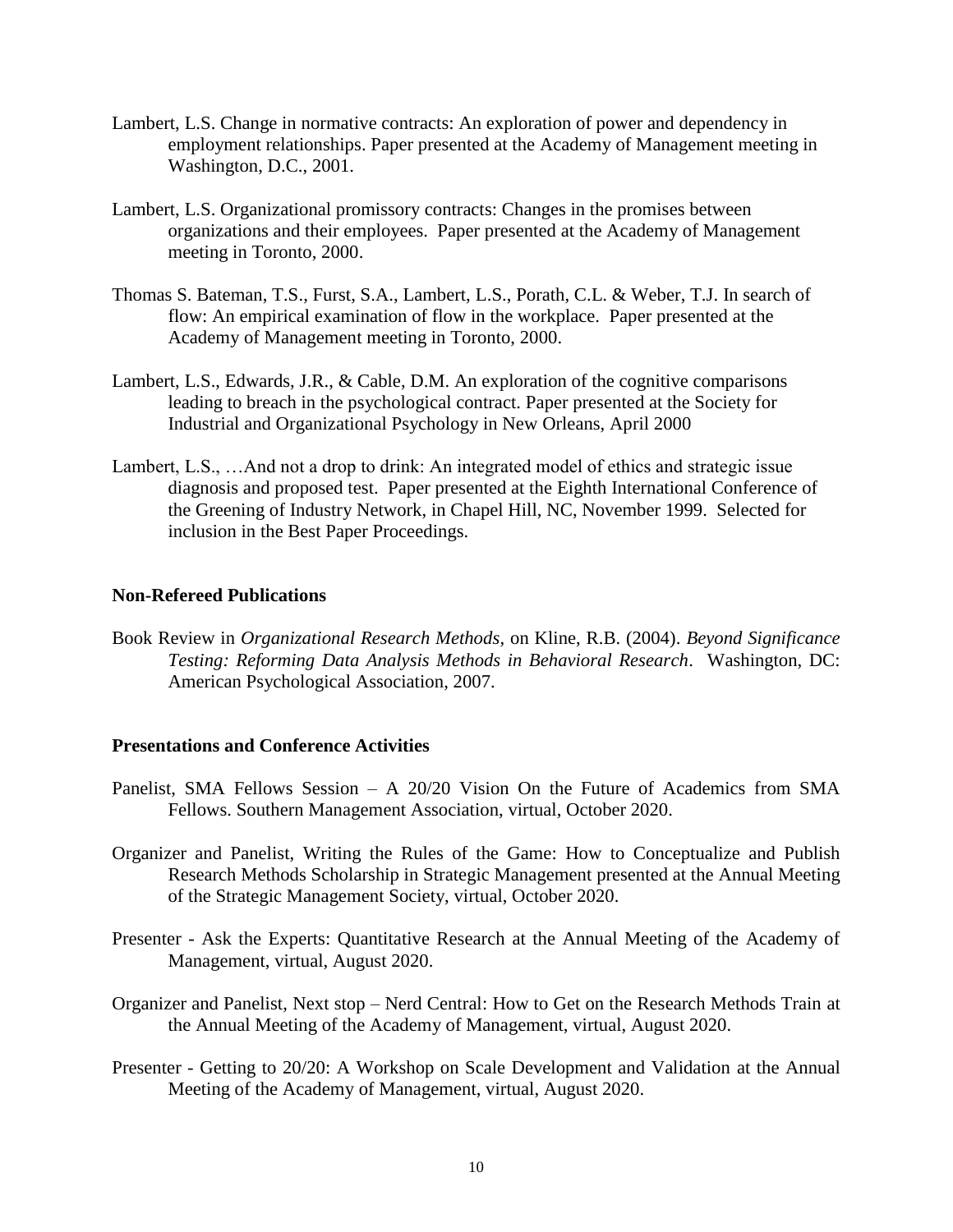- Presenter Editors' Panel, Gender and Diversity in Organizations Division of the Academy of Management, Mid-Year Paper Development Session, June 2020.
- Panelist, SMA Fellows Session The Biggest Mistake I Made in My Career: Candid Thoughts from SMA Fellows. Southern Management Association, Norfolk VA, October 2019.
- Organizer and Panelist, Next stop Nerd Central: How to Get on the Research Methods Train at the Annual Meeting of the Academy of Management, Boston, August 2019.
- Presenter Telling Stories with Statistics, Doctoral Student Consortium, Annual Meeting of the Society for Industrial Organizational Psychology, National Harbor, MD 2019.
- Panelist, SMA Fellows Session Can being a one trick pony help you win (i.e., get promoted and tenured)? Southern Management Association, Lexington, KY, November 2018.
- Panelist, So You Got Tenure, Now What? Southern Management Association, Lexington, KY, November 2018.
- Panelist, Publishing in ORM for Non-Methodologists or How to Get Your Geek On. PDW at the Annual Meeting of the Academy of Management, Chicago 2018.
- Presenter, Red flags in micro and meso research design. Annual Meeting of the Southern Management Association, St. Pete Beach, FL, October 2017.
- Organizer and Panelist, Publishing high impact methods papers: Insights from ORM editors, Annual Meeting of the Academy of Management, Atlanta GA, August 2017.
- Discussant, Alternative methods for studying organizational phenomena, RM paper session, Annual Meeting of the Academy of Management, Atlanta GA, August 2017.
- Presenter, Two Workshops on Methods 1) Moderation, Mediation, and a little Moderated Mediation, 2) Scale Development. Eastern Academy of Management – International, Gold Coast, Australia 2017.
- Panelist, Why was my paper rejected? What methodological reviewers want to see in your method section, Southern Management Association Annual Meeting, Charlotte NC, October 2016.
- Panelist, Surviving (and thriving) after rejections in academia, Early and Late Stage Doctoral Consortiums, Southern Management Association Annual Meeting, Charlotte NC, October 2016.
- Presenter Panel Discussion on Publishing, Doctoral Student Consortium, Annual Meeting of the Society for Industrial Organizational Psychology, Anaheim, CA 2016.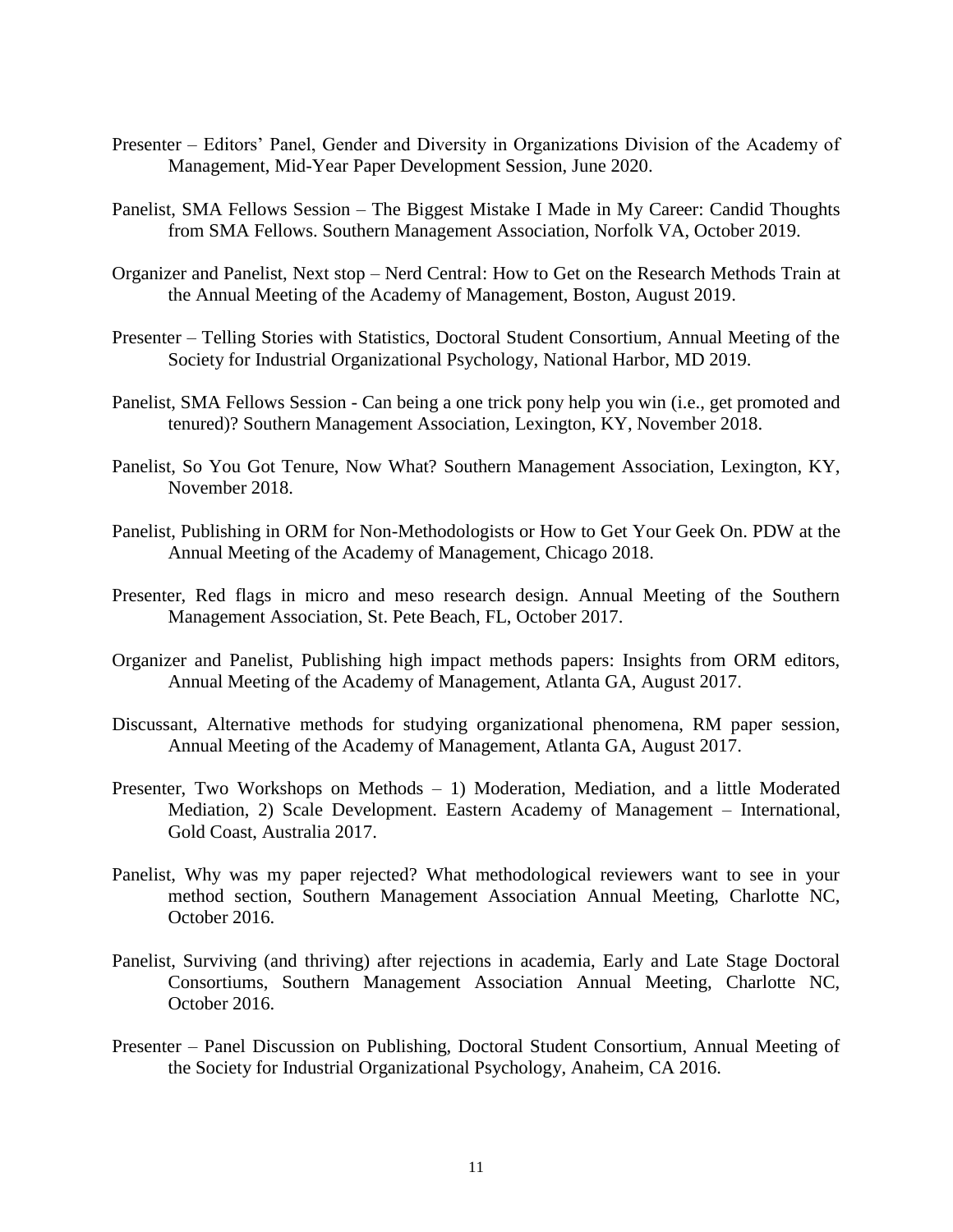- Presenter Research Methods, Doctoral Student Consortium, Annual Meeting of the Society for Industrial Organizational Psychology, Anaheim, CA 2016.
- Panelist, Surviving (and thriving) after rejections in academia, Early Stage Doctoral Consortium, Southern Management Association Annual Meeting, St. Pete Beach, November 2015.

Panelist, RM Division Virtual Consortium, Teaching Methods, June 2015.

- Presenter, Three Workshops on Methods 1) Moderation, Mediation, and a little Moderated Mediation, 2) Scale Development, 3) Longitudinal Analyses. Eastern Academy of Management – International, Lima, Peru 2015.
- Presenter Research Methods, Doctoral Student Consortium, Annual Meeting of the Society for Industrial Organizational Psychology, Philadelphia, PA, 2015.
- Panelist, Surviving (and thriving) after rejections in academia, Early Stage Doctoral Consortium, Southern Management Association Annual Meeting, Savannah, GA 2014.
- Presenter, Moderated Mediation, RMD PDW session, Academy of Management Annual meeting, Philadelphia, 2014.
- Panelist, Ask the Experts Quant. RM PDW, Academy of Management Annual Meeting, Philadelphia, 2014.
- Chair and Discussant, The Power of Words in Research Methods: Measurement, Models, and the Management Discipline. RM paper session, Academy of Management Annual Meeting, Philadelphia, 2014.
- Chair and Discussant, Person-environment fit: Predictors and Outcomes OB paper session, Academy of Management Annual Meeting, Philadelphia, 2014.
- Panelist, RM Division Virtual Consortium, Teaching Methods and Establishing a Network, May 2014.
- Presenter Research Methods, Junior Faculty Consortium, Annual Meeting of the Society for Industrial Organizational Psychology, Honolulu, HI, 2014.
- Chair and Discussant, Abusive Supervision: Who Does it and What are the Consequences? OB paper session, Academy of Management Annual Meeting, Lake Buena Vista, 2013.
- Panelist, RM Division Representative. New Doctoral Student Consortium, Academy of Management meeting, Lake Buena Vista 2013.
- Presenter, Workshop Best Practices in Scale Development. Eastern Academy of Management International, Seville Spain 2013.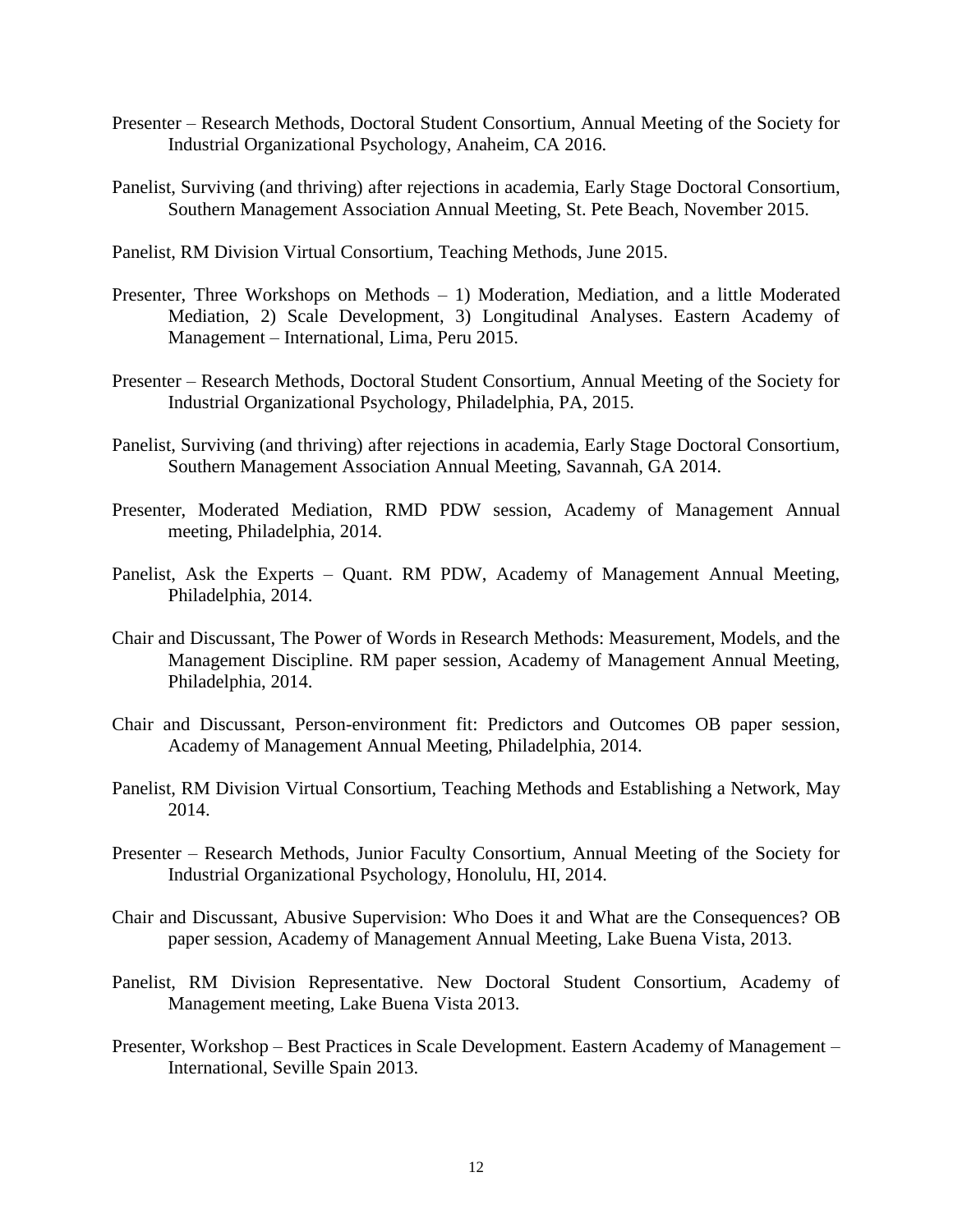- Presenter, Workshop Moderation, Mediation, and a little Moderated Mediation. Eastern Academy of Management – International, Seville Spain 2013.
- Presenter, Doctoral Consortium, Annual Meeting of the Society for Industrial Organizational Psychology, Houston TX 2013.
- Chair and Discussant, *OB: Attitudes*; Southern Management Association meeting, Fort Lauderdale, FL, 2012.
- Panelist, *Comprehensive Examinations in Doctoral Education*; Southern Management Association meeting, Fort Lauderdale, FL, 2012.
- Panelist, RM Division Representative, New Doctoral Student Consortium, Academy of Management Annual Meeting, Boston, MA 2012.
- Chair, *Motivational mechanisms influencing performance*, OB paper session, Academy of Management Annual Meeting, Boston, MA 2012.
- Facilitator, *Positive leadership*, OB roundtable paper session, Academy of Management Annual Meeting, Boston, MA 2012.
- Facilitator, *Current issues in research and publishing*, RMD paper session, Academy of Management Annual Meeting, Boston, MA 2012.
- Presenter, Junior Faculty Consortium, Annual Meeting of the Society for Industrial Organizational Psychology, San Diego CA 2012.
- Presenter, Doctoral Consortium, Annual Meeting of the Society for Industrial Organizational Psychology, San Diego CA 2012.
- Discussant, *Emerging Views on Research Roles, Set-theory Non-response Bias and CMV*; Southern Management Association meeting, Savannah GA 2011.
- Organizer, How to Write and Publish in Research Methods. Academy of Management meeting, San Antonio, TX 2011.
- Presenter, Moderated Mediation, RMD PDW session, Academy of Management meeting, San Antonio, TX 2011.
- Panel Member, Ask the Quantitative Micro Experts, RMD PDW session, Academy of Management meeting, San Antonio, TX 2011.
- Presenter, Workshop Moderation, Mediation, and a little Moderated Mediation. Eastern Academy of Management – International, Bangalore India 2011.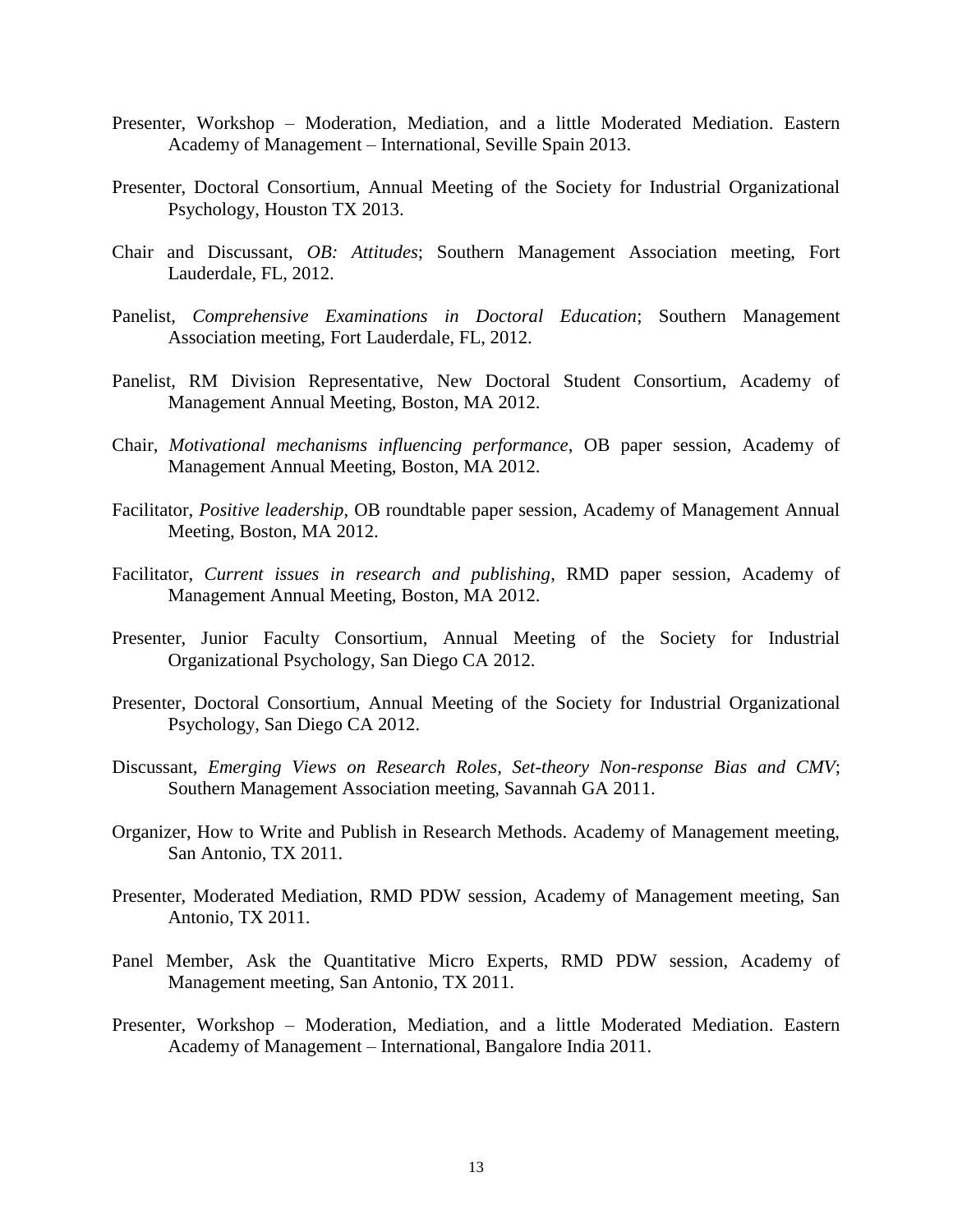- Presenter, Panel Session Navigating to Publication: Best Practices in Research Methods, Strategic Management Society Annual Conference, Rome 2010.
- Organizer, Ask the Quantitative Experts, RMD PDW session, Academy of Management meeting, Montreal 2010.
- Facilitator, Perceived Organizational Support paper session, Academy of Management meeting, Montreal 2010.
- Facilitator, Job Satisfaction: Don't Worry Be Happy, Society for Industrial Organizational Psychology meeting, Atlanta 2010.
- Presenter, SMA Research Incubator update on funded research, Southern Management Association meeting, Asheville NC 2009.
- Discussant, Similar or not so much: Scale comparison session, Southern Management Association meeting, Asheville NC 2009.
- Discussant, Trust in the Workplace session, Southern Management Association meeting, Asheville NC 2009.
- Facilitator, Workplace Civility and Counterproductive Work Behavior, paper session, Academy of Management meeting, Chicago 2009.
- Panel member, Ask the Quantitative Experts, RMD PDW session, Academy of Management meeting, Chicago 2009.
- Facilitator, P-E Fit Incubator, PDW sponsored by OB Division, Academy of Management meeting, Anaheim 2008.
- Panel member, Ask the Quantitative Experts, RMD PDW session, Academy of Management meeting, Anaheim 2008.
- Panel member, Doctoral Consortium, HR Division PDW session, Academy of Management meeting, Anaheim 2008.
- Discussant, Doing Research in the "Real World", RM Division, Academy of Management meeting, Anaheim 2008.
- Discussant, New Perspectives on Psychological Contracts, OB Division, Academy of Management meeting, Anaheim 2008.
- Panel member, Life as a Junior Faculty Member, Doctoral Student Consortium, Southern Management Association meeting, Nashville, TN, 2007.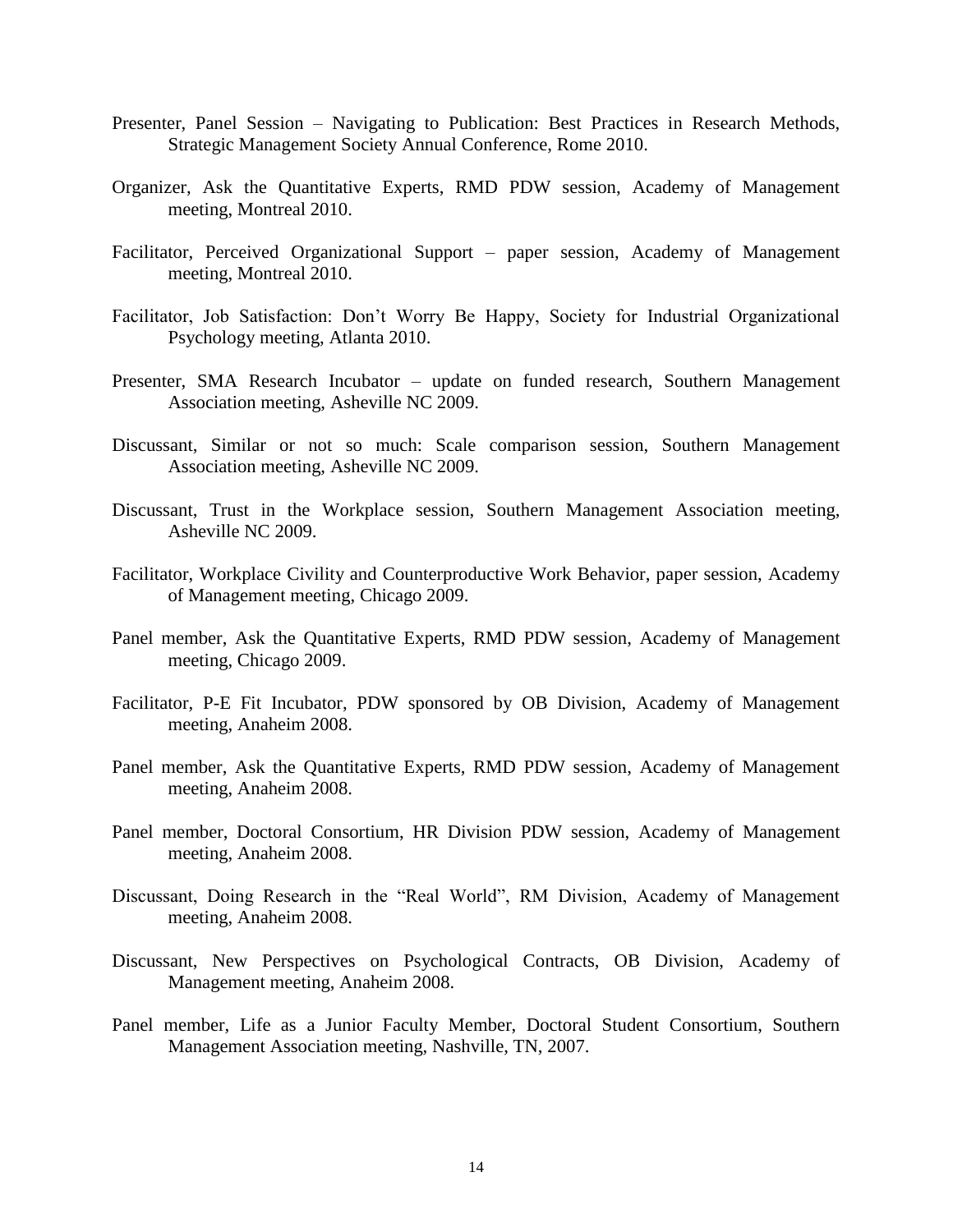- Panel member, Ask the Quantitative Experts, RMD PDW session, Academy of Management meeting, Philadelphia 2007.
- Speaker, Role of RMD in student career. Invited presentation to the New Doctoral Student Consortium, Academy of Management meeting, Philadelphia 2007.
- Panel member, Life as a Junior Faculty Member, Doctoral Student Consortium, Southern Management Association meeting, Clearwater, FL, 2006.
- Discussant, Developing Ties Between Individuals and Organizations, Academy of Management meeting, Atlanta, 2006.
- Discussant, Approaches to Testing Mediation, Academy of Management meeting, Atlanta, 2006.
- Panel member, Ask the Quantitative Experts, RMD PDW session, Academy of Management meeting, Atlanta, 2006.
- Presenter, The Case Against Null Hypothesis Significance Testing: Flaws, Alternatives, and Action Plans, RMD PDW Session, Academy of Management meeting, Atlanta, 2006.
- Presenter, Methods for Integrating Moderation and Mediation, RMD PDW Session, Academy of Management meeting, Atlanta, 2006.
- Speaker, Role of RMD in student career. Invited presentation to the New Doctoral Student Consortium, Academy of Management meeting, Atlanta, 2006.
- Discussant, Scale Development: Reliability & Validity, Academy of Management meeting, Hawaii, 2005.
- Panel member, Ask the Quantitative Experts, RMD PDW session, Academy of Management meeting, Hawaii, 2005.
- Panel member, Ask the Methods Experts, HR Doctoral Consortium, Academy of Management meeting, Hawaii, 2005.
- Speaker, Role of RMD in student career. Invited presentation to the New Doctoral Student Consortium, Academy of Management meeting, Hawaii, 2005.
- Speaker, Role of RMD in student career. Invited presentation to the New Doctoral Student Consortium, Academy of Management meeting, New Orleans, 2004.
- Discussant, Bibliometrics, Networks, and Innovation Scale Development, Academy of Management meeting, New Orleans, 2004.
- Panel member. Ph.D. Student Life. Invited presentation to the New Doctoral Student Consortium, Academy of Management meeting, Toronto, 2000.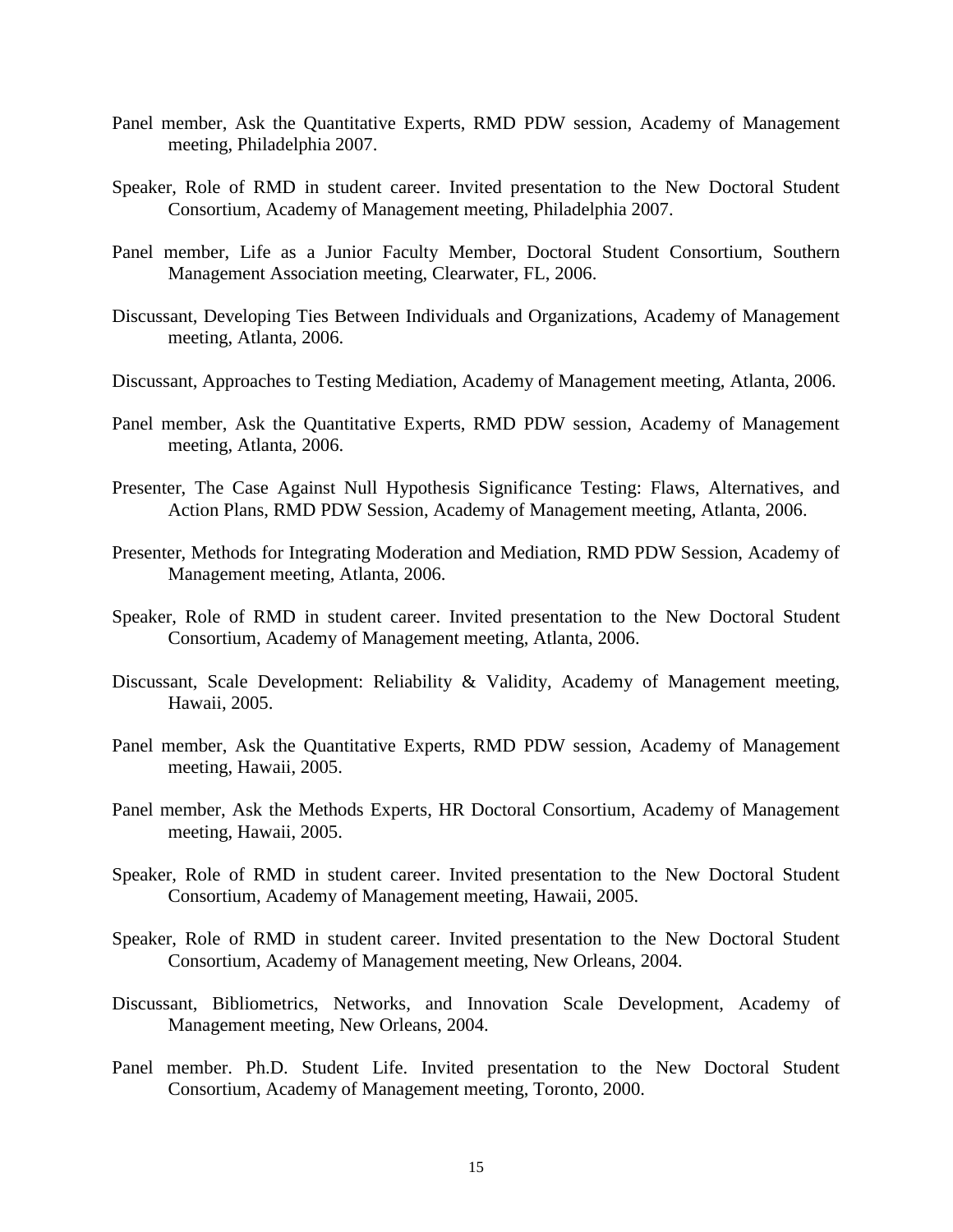#### **Invited Talks**

- Presenter, two Workshops on Methods Scale Development and Construct Validity, and Qualitative Methods. Eastern Academy of Management Annual Conference – virtual, June 2021.
- Southern Management Meeting, virtual October 2020. *Baby Steps: An Introduction to Growth Curve Modeling*. Invited presentation for Professional Development Institute.
- Presenter, Two Workshops on Methods 1) *Storytelling with Statistics*, 2) *Moderation, Mediation, and Moderated Mediation*. Eastern Academy of Management Annual Conference – virtual, June 2020.
- Southern Management Meeting, Norfolk VA October 2019. *Construct Development and Validation in Three Practical Steps: Recommendations*. Invited presentation for Professional Development Institute.
- Presenter, Two Workshops on Methods  $-1$ ) Storytelling with Statistics, 2) Introduction to Longitudinal Models. Eastern Academy of Management – International, Dubrovnik, Croatia, 2019.
- Texas A&M State University, School of Education and Human Development January 2019, *Polynomial Regression and Response Surface Analysis: Practical Explanations and Guidelines*. Invited presentation.
- Southern Management Meeting, Lexington KY November 2018. *Moderation, Mediation, and Moderated Mediation*. Invited presentation for Professional Development Institute.
- Southern Management Meeting, St. Pete Beach October 2017. *Baby Steps: Introduction to Growth Curve Modeling*. Invited presentations for Professional Development Institute.
- Eastern Academy of Management International, Bond University, Australia 2017. *Scale Development and Construct Validity*, and *Moderated Mediated Models*.
- Southern Management Meeting, Charlotte October 2016. *Baby Steps: Introduction to Growth Curve Modeling* and *Moderation, Mediation, and Moderated Mediation*. Invited presentations for Professional Development Institute.
- Southern Management Meeting, St. Pete Beach November 2015. *Moderation, Mediation, and Moderated Mediation*. Invited presentation for Professional Development Institute.
- Jiangxi University of Finance and Economics, Nanchang China October 2015. Invited workshop on *Moderated Mediation*.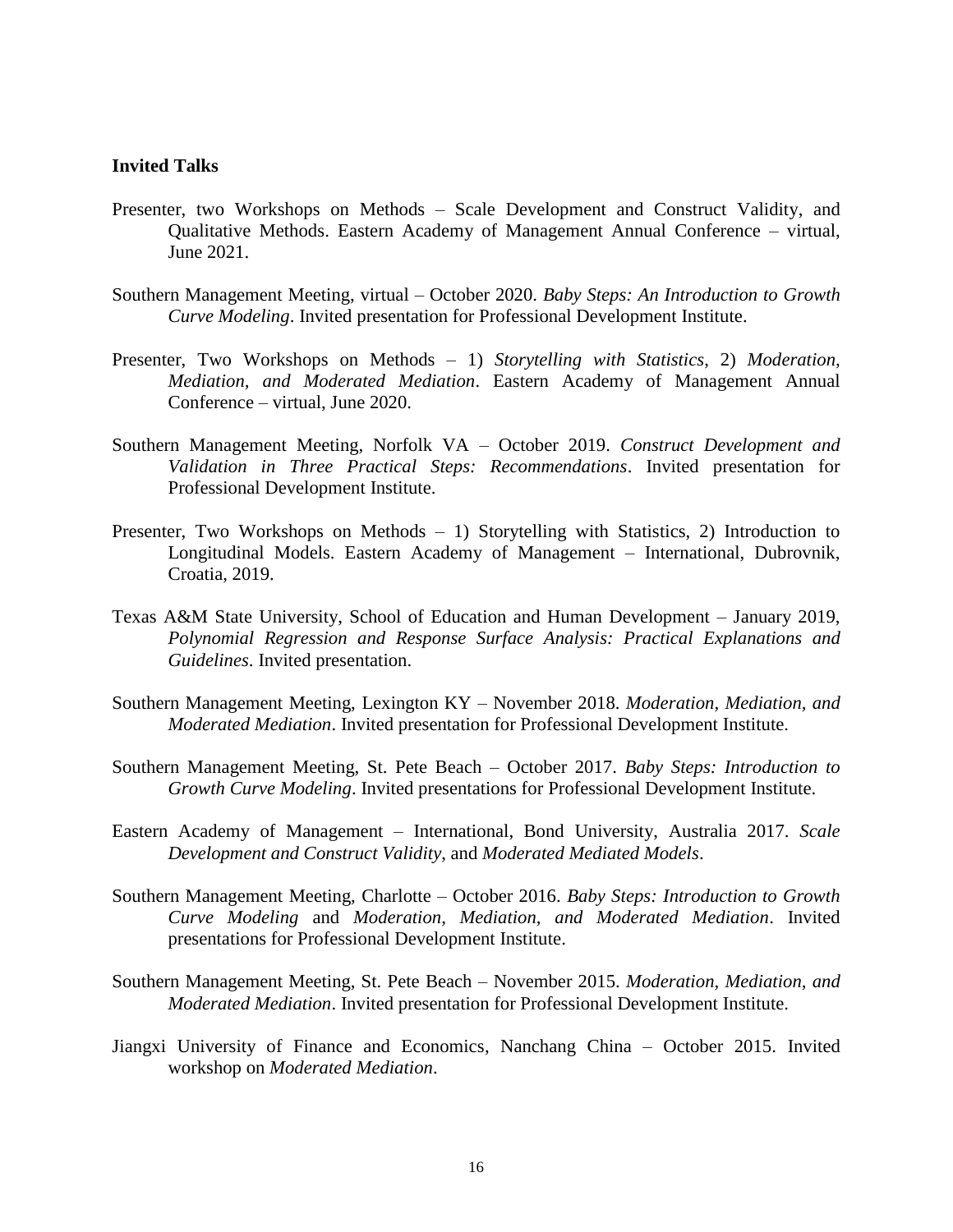- Southern Management Meeting, Savannah, GA November 2014. *Moderation, Mediation, and Moderated Mediation*. Invited presentation for Professional Development Institute.
- Greater Atlanta Dietetics Association January 2014. Invited speaker on *Leadership*. Continuing Education Credit was awarded to attendees.
- Southern Management Meeting, New Orleans, LA November 2013. *Moderation, Mediation, and Moderated Mediation*. Invited presentation for Professional Development Institute.
- Ph.D. program at Cairo University April 2013. Invited speaker on *Moderation, Mediation and Moderated Mediation*.
- Ph.D program at Alexandria University April 2013. Invited speaker on *Research Methods*.
- J. Mack Robinson College of Business, Doctoral Program March 2013. Invited panelist on *Navigating the Job Market*.
- College of Management, Georgia Institute of Technology, May 2012. Invited Speaker Series, *The Role of Psychological Contract Contributions in Creating Affective Commitment.*
- Caucasus University, School of Business, Tbilisi, Republic of Georgia April 2012. *Psychological Contract Research and Theory*.
- Statistics Seminar Series, Department of Mathematics & Statistics, Georgia State University January, 2012. Invited presentation on *Approaches for Assessing the Construct Validity of Latent Variables*.
- Grady High School, Atlanta, GA November, 2011. Speech and Debate Team, Word of Mouth Lecture Series. Invited presentation on *Altruism, helping behavior, and cognitive limits of decision making*.
- Southern Management Meeting, Savannah, GA November 2011. *Moderation, Mediation, and a Little Moderated Mediation*. Invited presentation for Professional Development Institute.
- Presenter, *Moderated Mediation*, RMD PDW session, Academy of Management meeting, San Antonio, TX 2011.
- University of Tennessee, Knoxville, TN February 2011. *The Role of Psychological Contract Contributions in Creating Affective Commitment.*
- Caucasus University, Tblisi, Republic of Georgia February 2011. *The Role of Psychological Contract Contributions in Creating Affective Commitment.*
- Greenleaf Annual Conference on Servant Leadership, Atlanta, GA July 2010, Invited presentation, *Viewing Servant Leadership as a Fit between Leader and Follower*.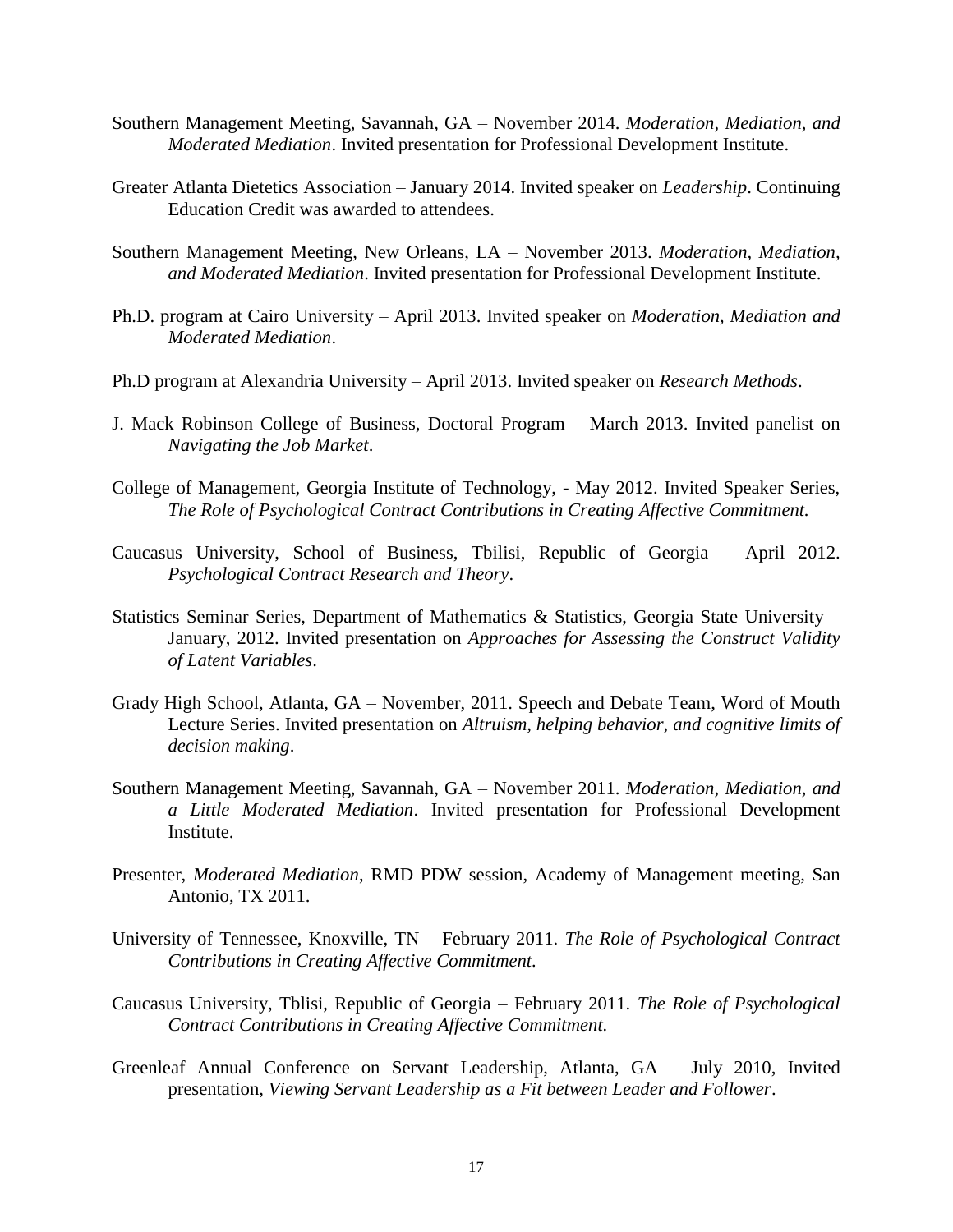Georgia Institute of Technology, Leadership Conference, *Transformational Leadership Moments: Follower Reactions to Daily Exposure to Transformational Leader Behavior*, Atlanta GA 2010.

# **Teaching**

|               | 2018 – current Oklahoma State University, Stillwater, OK                                                                                                                                                                                                                                                                                                                                                                                                                                                                |
|---------------|-------------------------------------------------------------------------------------------------------------------------------------------------------------------------------------------------------------------------------------------------------------------------------------------------------------------------------------------------------------------------------------------------------------------------------------------------------------------------------------------------------------------------|
|               | • Seminar in Organizational Behavior (PhD program and in the PhD program for<br>Executives)                                                                                                                                                                                                                                                                                                                                                                                                                             |
|               | • Advanced Methods (PhD program and in the PhD program for Executives)                                                                                                                                                                                                                                                                                                                                                                                                                                                  |
| $2004 - 2018$ | Georgia State University, Atlanta, GA<br>"Leadership and Organizational Behavior", required MBA OB course (3)<br>credits)<br>"Multivariate Methods", cross-disciplinary Ph.D. course (3 credits)<br>"Advanced Psychometrics", cross-disciplinary Ph.D. course (1.5 credits)<br>"People in Organizations", MBA required OB course (1.5 credits)<br>"Leadership and Organizational Change", MBA elective (1.5 credits)<br>"Responsible Conduct of Research", non-credit required seminar for Ph.D.<br>students and GRA's. |
| 2009, 2013    | Alexandria University, Alexandria Egypt<br>• Visiting lecturer – Executive MBA program, and Ph.D. program                                                                                                                                                                                                                                                                                                                                                                                                               |
| 2009, 2013    | Cairo University, Cairo Egypt<br>• Visiting lecturer – Ph.D. program and undergraduate program                                                                                                                                                                                                                                                                                                                                                                                                                          |
| $1998 - 2004$ | University of North Carolina, Chapel Hill, NC<br>Organizational Behavior, full responsibility for core undergraduate course.<br>TA for Applied Research Methods, Ph.D. statistics and methodology<br>course.<br>Group facilitator for Evening and Weekend MBA study groups.                                                                                                                                                                                                                                             |
| 1998          | Bryan School of Business, University of North Carolina, Greensboro, NC<br>Marketing Management, and Advanced Marketing Management, Lecturer in the<br>MBA Program.                                                                                                                                                                                                                                                                                                                                                      |
| 1992-1998     | North Carolina A & T State University, Greensboro, NC<br>Business Environment, Management, Marketing, Retailing, and Marketing<br>Management, Lecturer in the undergraduate program.                                                                                                                                                                                                                                                                                                                                    |

## **Dissertation Committees**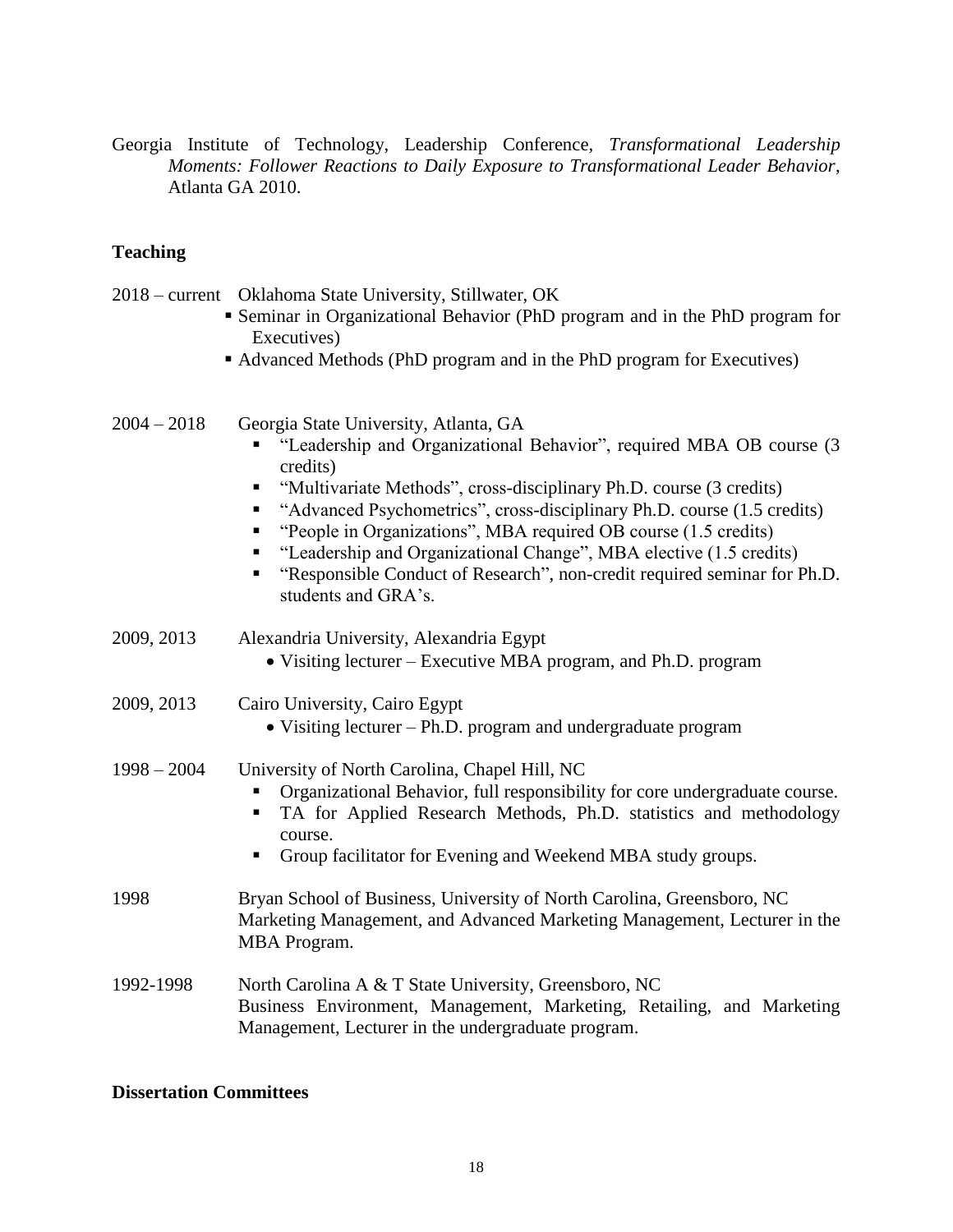Anna Zabinski – Proposal in preparation – Committee Chair.

Truit Gray – Proposal in preparation – Committee Chair.

Abbey Davis – Executive Ph.D. program, proposal in preparation – Committee Chair.

- Reba McDermott Executive Ph.D. program, proposal in preparation Committee Chair.
- Tanja Darden Dissertation defended, May 2019, Psychological contracts from the employers' perspective: Qualitative and quantitative studies. – Committee Chair.
- Artemis Boulamatsi Dissertation defended, April 2019, Veteran Peers' perceptions and reactions to high status and proactive newcomers. The effects on newcomers' adjustment and veteran peers' outcomes. – Committee Co-Chair.
- Greg F. Hardt Proposal defended Committee Chair.
- A.J. Corner Dissertation defended, Unpacking the Give and Take of Social Exchange, July 2018 – Committee Co-Chair.
- Ryan Currie Dissertation defended, New Perceptions of Old Constructs, June 2018 Committee Chair.
- Juanita Forrester Dissertation defended, December 2017 Committee Co-Chair.
- Dina Leheta Dissertation defended, November 2016, three papers on feedback and learning Co-Chair.
- Jeff Schatten Dissertation defended, July 2016, three papers on negotiation Committee Member.
- Langtao Chen (CIS) Dissertation defended, December 2015, two papers on health information technology – Committee Member.
- Wongun Goo Dissertation defended, December 2014, three papers on leadership and personorganization fit – Committee Chair.
- Stephen (Howard) Fuller (Accounting) Dissertation defended, December 2014 Committee Member.
- Ellen Best (Accounting) Dissertation defended, June 2014, The impact of cognitive load and constructivism on tax provision learning – Committee Member.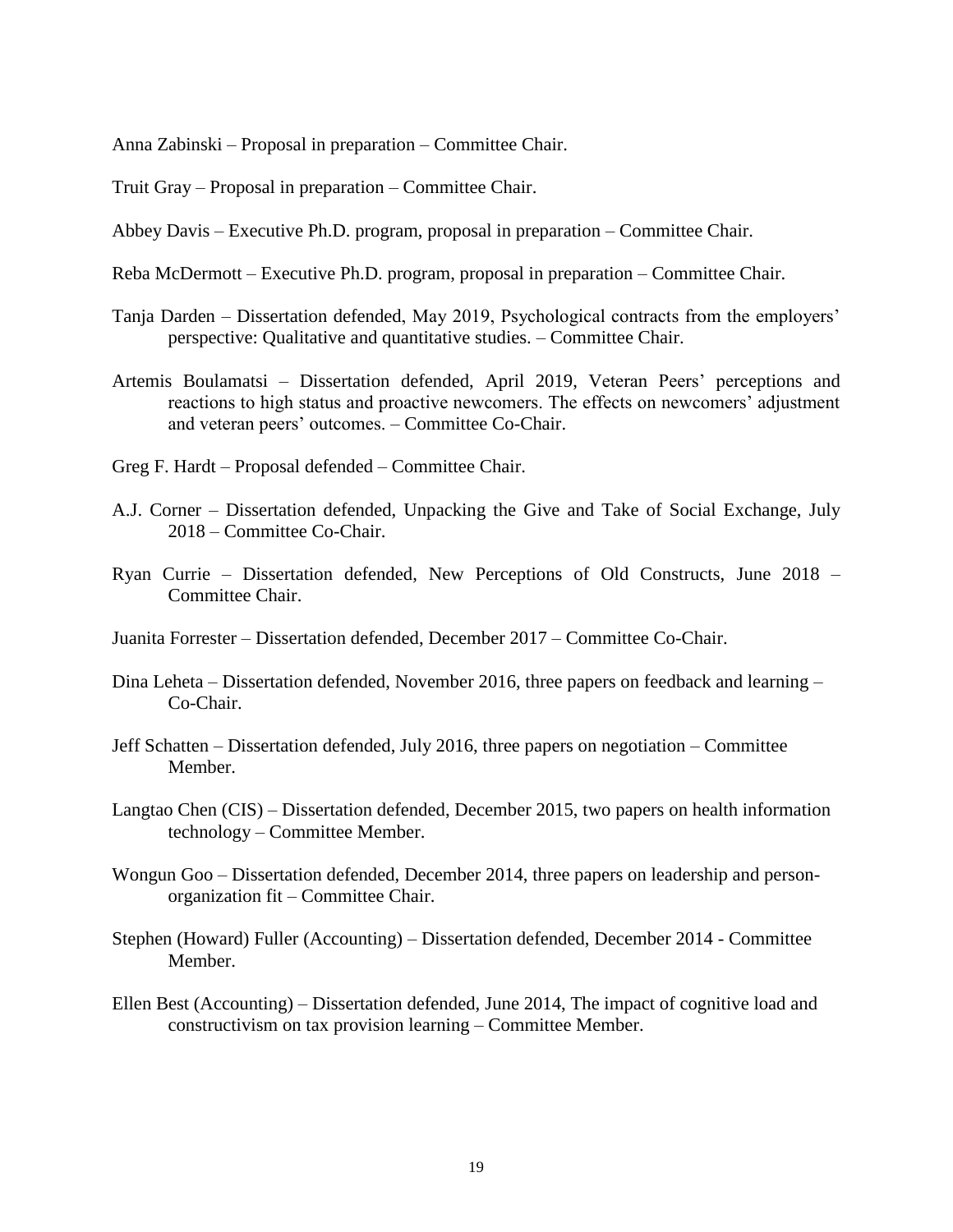- Paata Breakashvili (University of the Caucasus) Dissertation defended April 2012. An Inducement-Contribution Model of Supervisors' Reciprocation Decisions – Committee Chair.
- Frank Gyamfi-Yeboah (Real Estate) Dissertation defended July 2010. An Examination of the Information Content of FFO – Committee Member.
- Mika Tatum Kusar (Strategy) Dissertation defended, August 2010. The Role of Acquisition Strategy in the Development and Renewal of Strategic Capabilities - Committee Member.
- Dave Williams (Strategy) Dissertation defended, June 2010. A cognitive model of entrepreneurs' internationalization decisions – Committee Member.

## **External Evaluator for Promotion and Tenure Cases**

- 2020 University of Alabama
- 2019 Drexel University, Kennesaw State University
- 2017 Southern Illinois University
- 2014 University of Toronto, Scarborough
- 2012 Bowling Green University

## **Experience**

Consulting experience:

- Conducted and analyzed survey on employee job attitudes for Nu Skin, personal care products firm, in Provo, Utah.
- Advised on statistical analysis of national sales data Chick-fil-A, Atlanta.
- Advised on survey design, sampling, and data analysis for The Network and methodIQ in Atlanta.
- Advised on cross-cultural leadership project to the Head of Organisation & Business Development, Cargill UK.
- Designed strategic, marketing and human resource policies for a metal fabrication company.
- Developed human resource policies and budgets for large physician group practice in rehabilitation medicine.
- Developed and evaluated diverse Federal and state employment and training programs.

## **Professional Service**

## *Journal Service*

Incoming Co-Editor for *Organizational Research Methods* – 2022. Associate Editor 2016 – current, Editorial Board, 2013 – 2016.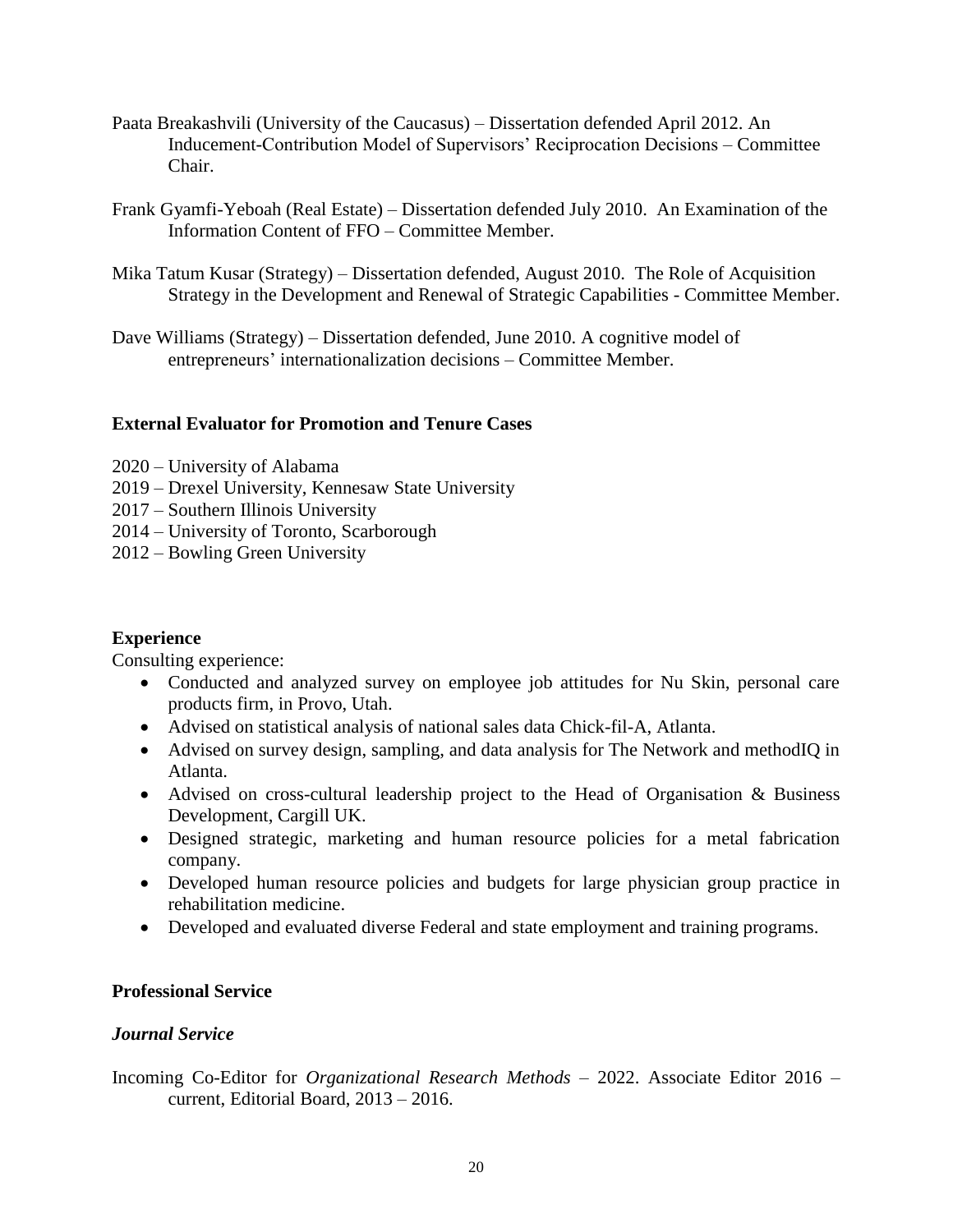Editorial Board for *Academy of Management Journal* – 2011 – current.

Editorial Board for *Journal of Applied Psychology* – 2011 – current.

Editorial Board (and Methods Task Force) for *Journal of Management* – 2017 – current.

Editorial Board for *Journal of Business and Psychology* – 2009 – current.

Editorial Board for *Organizational Behavior and Human Decision Processes* – 2007– 2021.

Ad hoc reviewer – *Academy of Management Journal, Academy of Management Review, Group and Organizational Management, Information Systems Research*, *Human Resource Management Journal, Human Relations, Journal of Applied Psychology, Journal of Applied Social Psychology, Journal of Business and Psychology, Journal of Business Research, Journal of Management, Journal of Occupational and Organizational Psychology, Journal of Organizational Behavior*, *Journal of Vocational Behavior, Multivariate Behavioral Research, Organizational Behavior and Human Decision Processes*, *Organization Science*, *Organizational Research Methods, Psychological Methods*, *Strategic Management Journal*, *Management Information Systems Quarterly*, Academy of Management conference reviewer - Organizational Behavior Division reviewer, Research Methods Division reviewer, SIOP conference reviewer, SMA conference reviewer.

#### *Service to the Academy of Management*

- AOM Divisions and Interests Groups Review Committee 2013 2014.
- Organizational Behavior Division of the Academy of Management, Best Paper Committee 2011.
- Member of Speakers Committee for the New Doctoral Student Consortium at the Academy of Management meeting in Toronto, 2000.

#### *Service to the Academy of Management, Research Methods Division*

- Executive Committee for the Research Methods Division of the Academy of Management, Past Division Chair (5-year leadership track) – 2013-2014.
- Executive Committee for the Research Methods Division of the Academy of Management, Division Chair (5-year leadership track) – 2012-2013. *Accomplishments included initiating and organizing the first RM Division Virtual Consortium (online, international methods consortia held over a 5 week period) and managing the Five Year Review process for the Division.*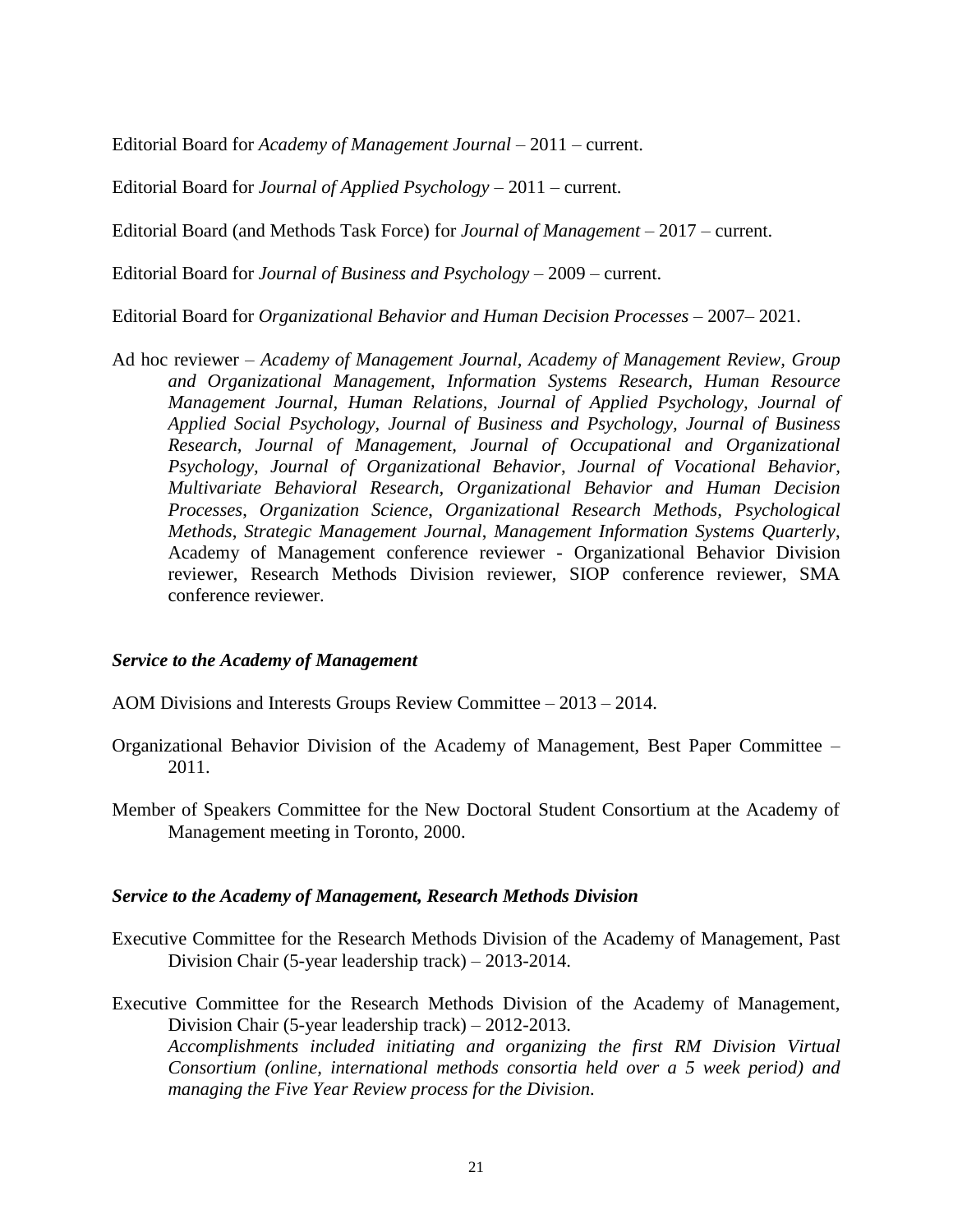- Executive Committee for the Research Methods Division of the Academy of Management, Division Chair-Elect (5-year leadership track) – 2011-2012.
- Executive Committee for the Research Methods Division of the Academy of Management, Program Chair (5-year leadership track) – 2010-2011.
- Executive Committee for the Research Methods Division of the Academy of Management, Program Chair Elect/Professional Development Workshop Chair (5-year leadership  $track) - 2009 - 2010.$
- Executive Committee for the Research Methods Division of the Academy of Management, Member at Large – 2008-2009.
- Executive Committee for the Research Methods Division of the Academy of Management, Treasurer – 2005-2008.
- Executive Committee for the Research Methods Division of the Academy of Management, PhD Student Representative – 2003-2004.

#### *Service to the Southern Management Association*

Vice President and President Elect, 2020 – 2021 Vice President and Program Chair, 2019 – 2020 Vice President and Program Chair Elect, 2018 – 2019

Liaison between RMD and SMA to provide methods presenters for Professional Development Institutes at SMA conference – 2010-current

Board Member – 2013-2016*.*

- Hunt Award Selection Committee member, 2017; chair, 2018
- Editor Selection Committee for the Journal of Management member, 2015-2016; chair, 2018- 2019
- Research Methods Track Chair for the 2010 Southern Management Association annual meeting in St. Pete Beach, FL.

#### *Service to Eastern Academy of Management - International*

Research Methods Track Chair for the 2019 meeting of EAMI in Dubrovnik, Croatia. Deliver Methodology workshops.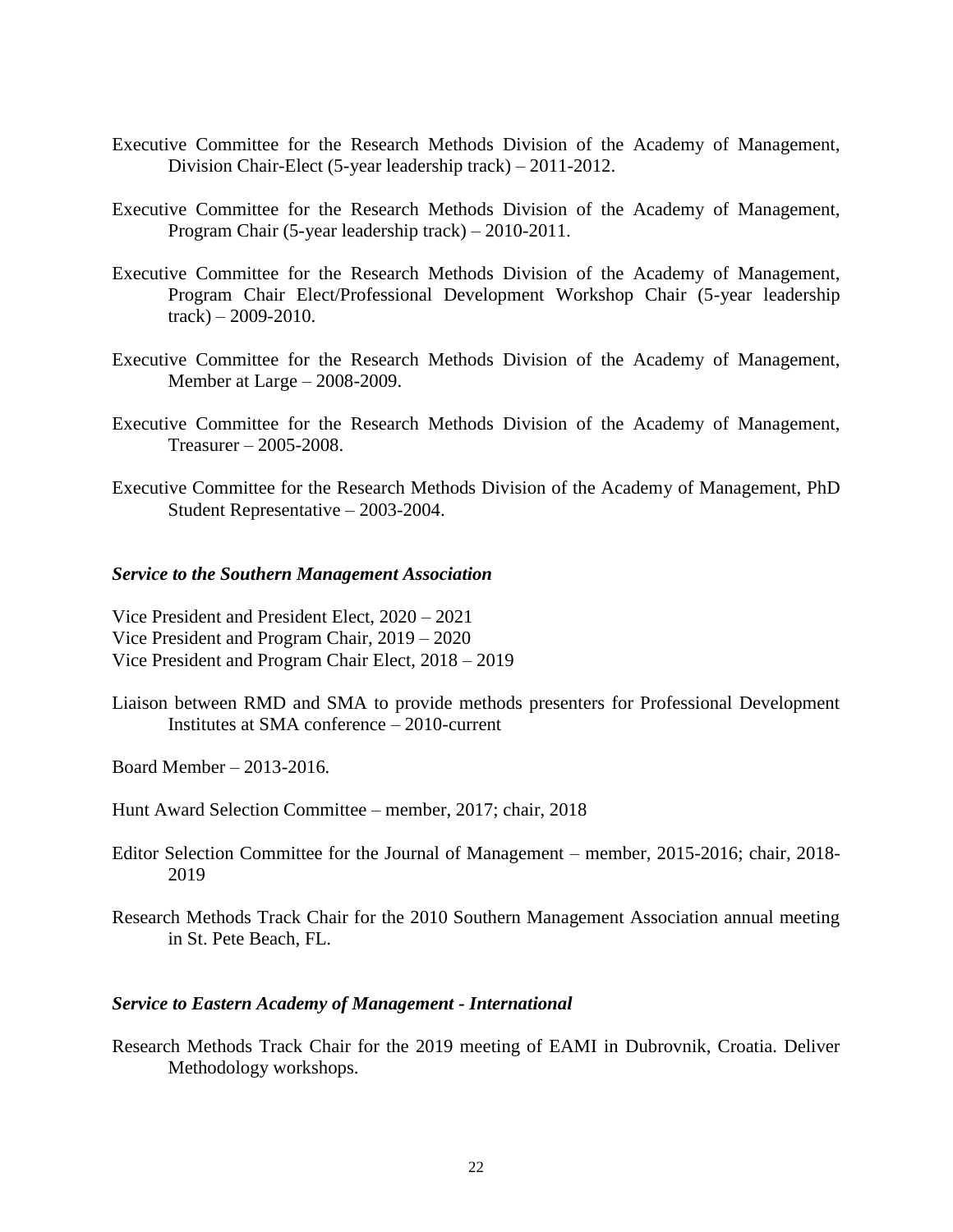- Research Methods Track Chair for the 2017 meeting of EAMI in Gold Coast, Australia. Delivered Methodology workshops.
- Research Methods Track Chair for the 2015 meeting of EAMI in Lima, Peru. *Acted as liaison between EAMI and Research Methods Division to craft a policy to ensure methods lectures at future EAMI conferences*

Research Methods Track Co-Chair for the 2011 meeting of EAMI – SMA in Bangalore, India.

#### *Consortium for the Advancement of Research Methods and Analysis (CARMA)*

Workshop presenter, *Questionnaire Design*, virtually presented (North America), June 2021.

Workshop presenter, *Questionnaire Design*, virtually presented (Asia), July 2020.

Workshop presenter, *Questionnaire Design*, virtually presented (North America), June 2020.

- CARMA OveRview SeRies: Introduction to R for Organizational Research, Confirmatory Factor Analysis. Video lecture. September 2019.
- Workshop presenter, *Questionnaire Design, Scale Development, Construct Validity, and Data Management and Preparation*, University of Padova, Padova Italy, July 2019.
- CARMA ORM Virtual Feature Topic, *Construct Development and Validation in Three Practical Steps: Recommendations for Reviewers, Editors, and Authors*, with Dan Newman, April 2019.
- Workshop presenter, *Advanced Regression: Alternatives to Difference Scores, Polynomial and Response Surface Methods*, University of South Australia, Adelaide, Australia, November 2018.
- Live Webcast Presenter, *Storytelling through Statistics*, University of Nebraska, Lincoln NE, January 26, 2018
- Workshop presenter, *Advanced Regression: Alternatives to Difference Scores, Polynomial and Response Surface Methods*, Wayne State University, June 2017.
- Workshop presenter, *Longitudinal Methods*, Wayne State University, June 2016.
- Workshop presenter, *Longitudinal Methods*, Singapore Management University, November 2015.

Workshop presenter, *Longitudinal Methods*, Wayne State University, June 2015.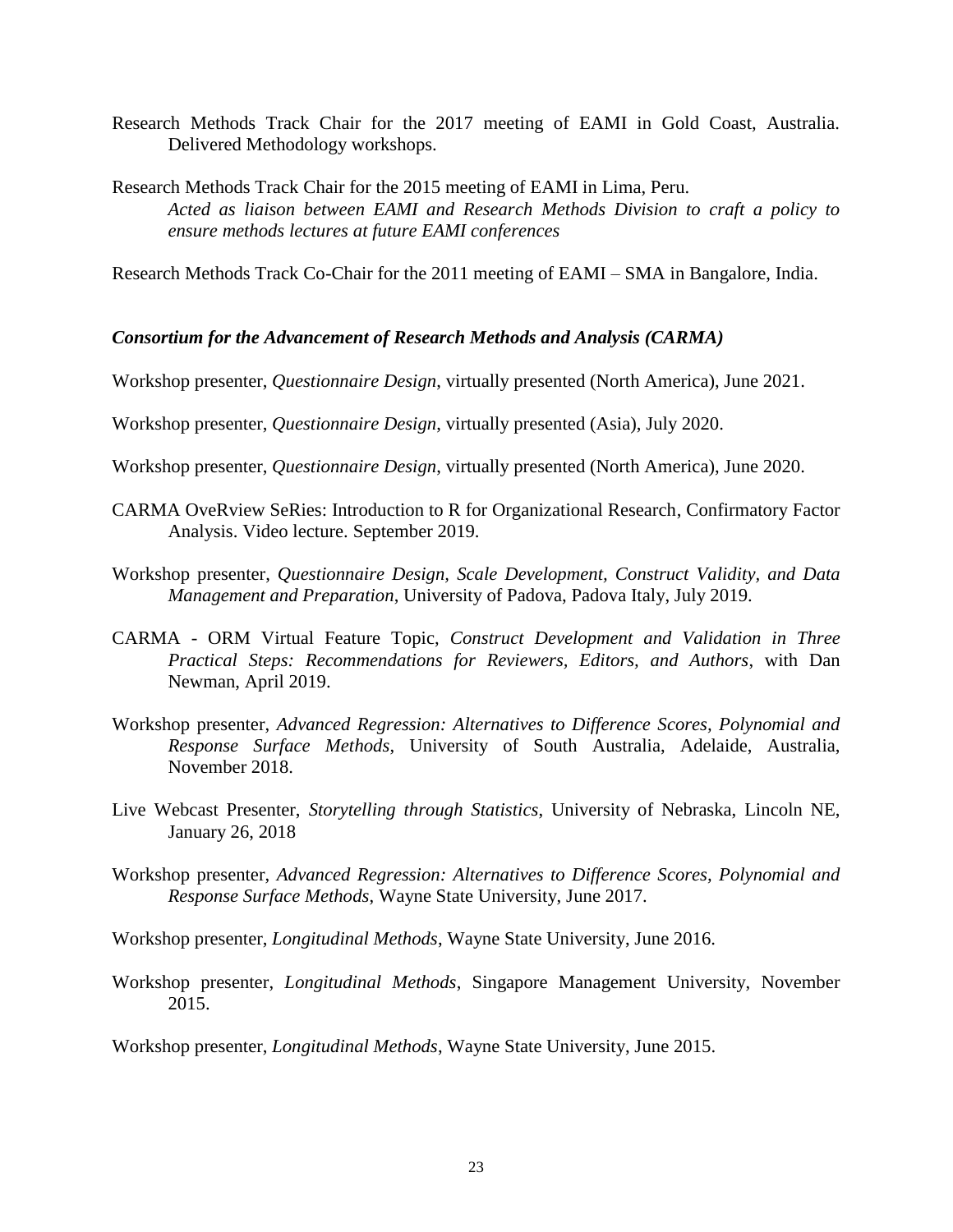- Workshop presenter, *Longitudinal Methods*, University of South Australia, Adelaide, Australia, November 2014.
- Workshop presenter, *Measurement Development and Evaluation*, Wayne State University, Detroit MI, May 2012.
- Mini-course presenter, *Measurement Development and Evaluation*, Indian Institute of Management, Bangalore India, 2011.

#### **Invited Talks**

- Southern Management Meeting, Virtual October 2020. *Baby Steps: An Introduction to Growth Curve Modeling*. Invited presentation for Professional Development Institute.
- Southern Management Meeting, Norfolk, VA October 2019. *Construct Development*. Invited presentation for Professional Development Institute.
- Southern Management Meeting, Lexington, KY November 2018. *Moderation, Mediation, and Moderated Mediation*. Invited presentation for Professional Development Institute.
- Southern Management Meeting, St. Pete Beach, FL November 2017. *Baby Steps: An Introduction to Growth Curve Modeling*. Invited presentation for Professional Development Institute.
- Southern Management Meeting, Charlotte, NC November 2016. *Baby Steps: An Introduction to Growth Curve Modeling*. Invited presentation for Professional Development Institute.
- Southern Management Meeting, St. Pete Beach, FL November 2015. *Moderation, Mediation, and Moderated Mediation*. Invited presentation for Professional Development Institute.
- Jiangxi University of Finance and Economics, Nanchang China October 2015. Invited workshop on *Moderated Mediation*.
- Southern Management Meeting, Savannah, GA November 2014. *Moderation, Mediation, and Moderated Mediation*. Invited presentation for Professional Development Institute.
- Greater Atlanta Dietetics Association January 2014. Invited speaker on *Leadership*. Continuing Education Credit was awarded to attendees.
- Southern Management Meeting, New Orleans, LA November 2013. *Moderation, Mediation, and Moderated Mediation*. Invited presentation for Professional Development Institute.
- Ph.D. program at Cairo University April 2013. Invited speaker on *Moderation, Mediation and Moderated Mediation*.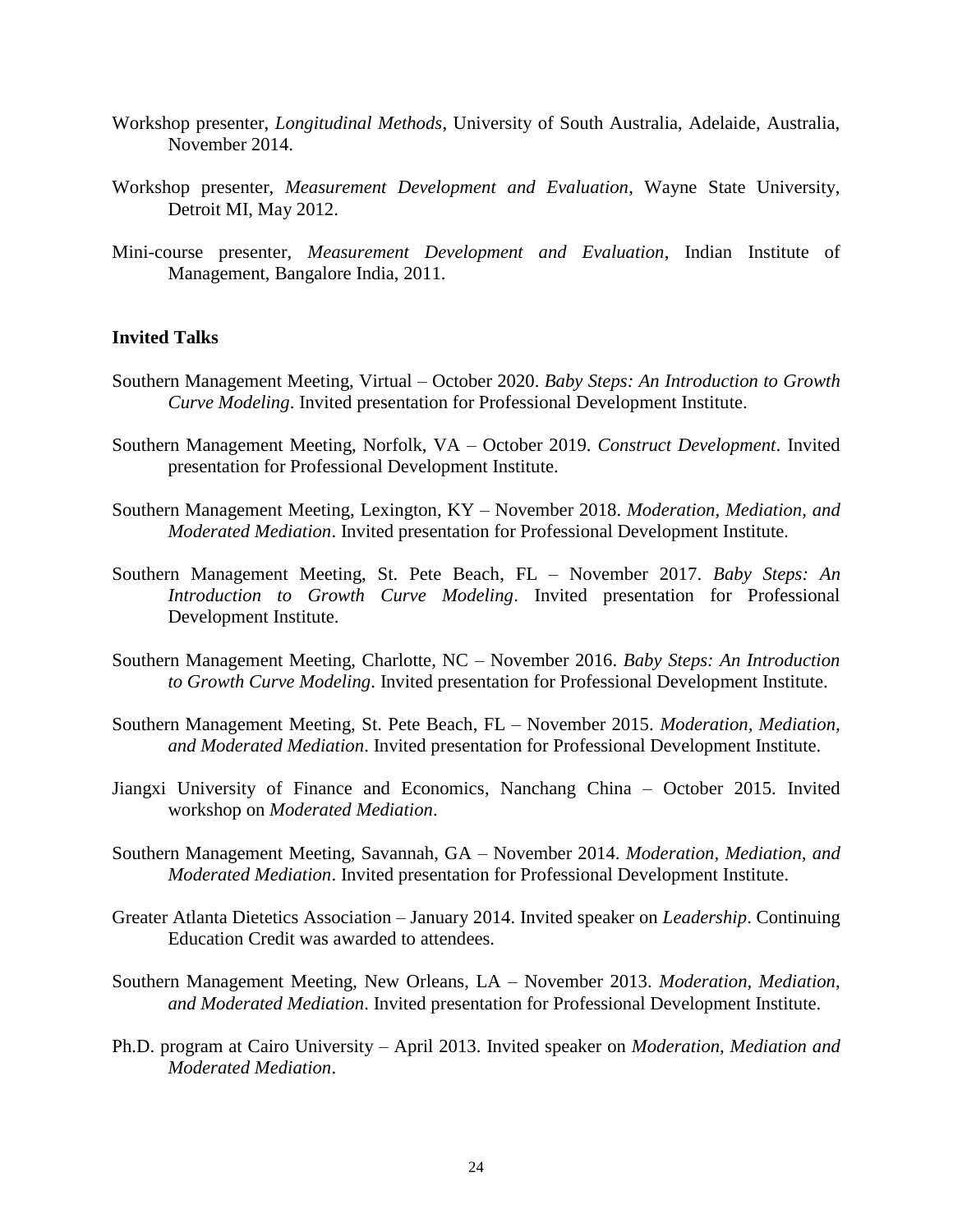Ph.D. program at Alexandria University – April 2013. Invited speaker on *Research Methods*.

- J. Mack Robinson College of Business, Doctoral Program March 2013. Invited panelist on *Navigating the Job Market*.
- College of Management, Georgia Institute of Technology, May 2012. Invited Speaker Series, *The Role of Psychological Contract Contributions in Creating Affective Commitment.*
- Caucasus University, School of Business, Tbilisi, Republic of Georgia April 2012. *Psychological Contract Research and Theory*.
- Statistics Seminar Series, Department of Mathematics & Statistics, Georgia State University January, 2012. Invited presentation on *Approaches for Assessing the Construct Validity of Latent Variables*.
- Grady High School, Atlanta, GA November, 2011. Speech and Debate Team, Word of Mouth Lecture Series. Invited presentation on altruism, helping behavior, and cognitive limits of decision making.
- Southern Management Meeting, Savannah, GA November 2011. *Moderation, Mediation, and a Little Moderated Mediation*. Invited presentation for Professional Development Institute.
- Presenter, *Moderated Mediation*, RMD PDW session, Academy of Management meeting, San Antonio, TX 2011.
- University of Tennessee, Knoxville, TN February 2011. *The Role of Psychological Contract Contributions in Creating Affective Commitment.*
- Caucasus University, Tblisi, Republic of Georgia February 2011. *The Role of Psychological Contract Contributions in Creating Affective Commitment.*
- Greenleaf Annual Conference on Servant Leadership, Atlanta, GA July 2010, Invited presentation, *Viewing Servant Leadership as a Fit between Leader and Follower*.
- Georgia Institute of Technology, Leadership Conference, *Transformational Leadership Moments: Follower Reactions to Daily Exposure to Transformational Leader Behavior*, Atlanta GA 2010.

#### *Other Service*

Organized, with Dr. Tine Kohler, the *Women in Research Methods* facebook group (2019) and a series of virtual Launch Pad panels (North America, Europe, Australia, and Asia, 2020) designed to encourage women to contribute to the research methods literature.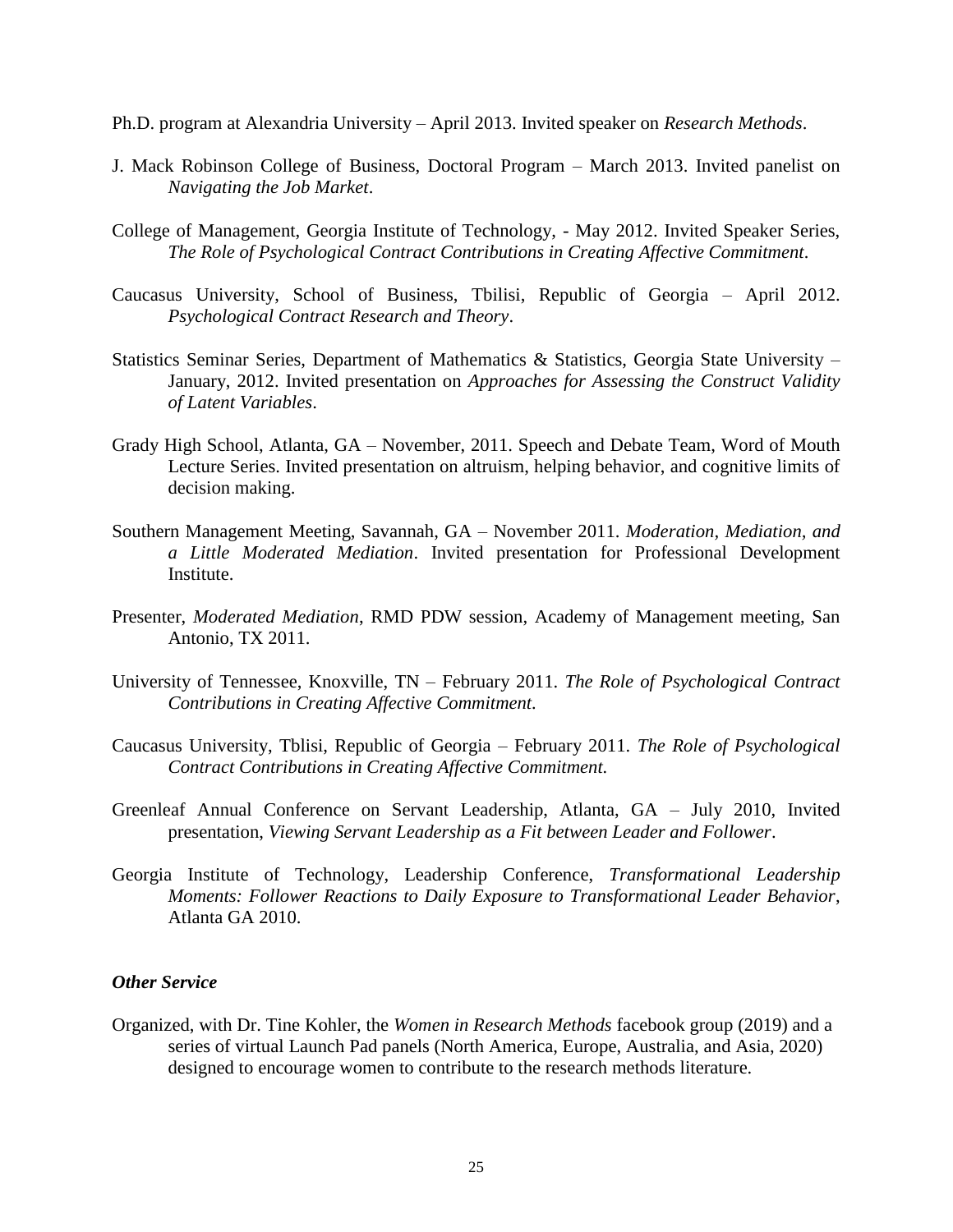- Member, English Speaking Scientific Committee, International Conference and Doctoral Consortium on Organizational Development and Change, Lyon, France 16-17 June, 2020, ISEOR University of Lyon (Jean Moulin Lyon 3).
- Member, English Speaking Scientific Committee, International Conference and Doctoral Consortium on Organizational Development and Change, Lyon, France 9-10 June, 2016, ISEOR University of Lyon (Jean Moulin Lyon 3).
- Member, English Speaking Scientific Committee,  $45<sup>th</sup>$  International Conference and Doctoral Consortium "Sharing on research methods across a variety of countries and cultures", Lyon, France 10-11 June, 2015, ISEOR University of Lyon (Jean Moulin Lyon 3).
- Member, English Speaking Scientific Committee, 5th International Conference and Doctoral Consortium "Current Challenges in Organizational Change and Interventions", Lyon, France 11-13 June, 2014, ISEOR University of Lyon (Jean Moulin Lyon 3).
- Member, English Speaking Scientific Committee, 3<sup>rd</sup> Transatlantic Conference "Crisis" Management and Prosperity", Lyon, France 5-7 June, 2013, ISEOR University of Lyon (Jean Moulin Lyon 3).
- M. Scott Meyers Award Committee, Society for Industrial Organizational Psychology member, 2009.
- M. Scott Meyers Award Committee, Society for Industrial Organizational Psychology member, 2008.

## *Memberships*

Academy of Management, member since 1998.

Southern Management Association, member since 2006.

Society for Industrial and Organizational Psychology, member since 1999.

Center for Advancement of Research Methods & Analysis, member since 2001.

#### *OSU Service*

Spears School of Business, Executive Ph.D. Advisory Council – member, 2020- .

Spears School, Doctoral Students Lunch & Learn – panelist for late stage students. November 19, 2020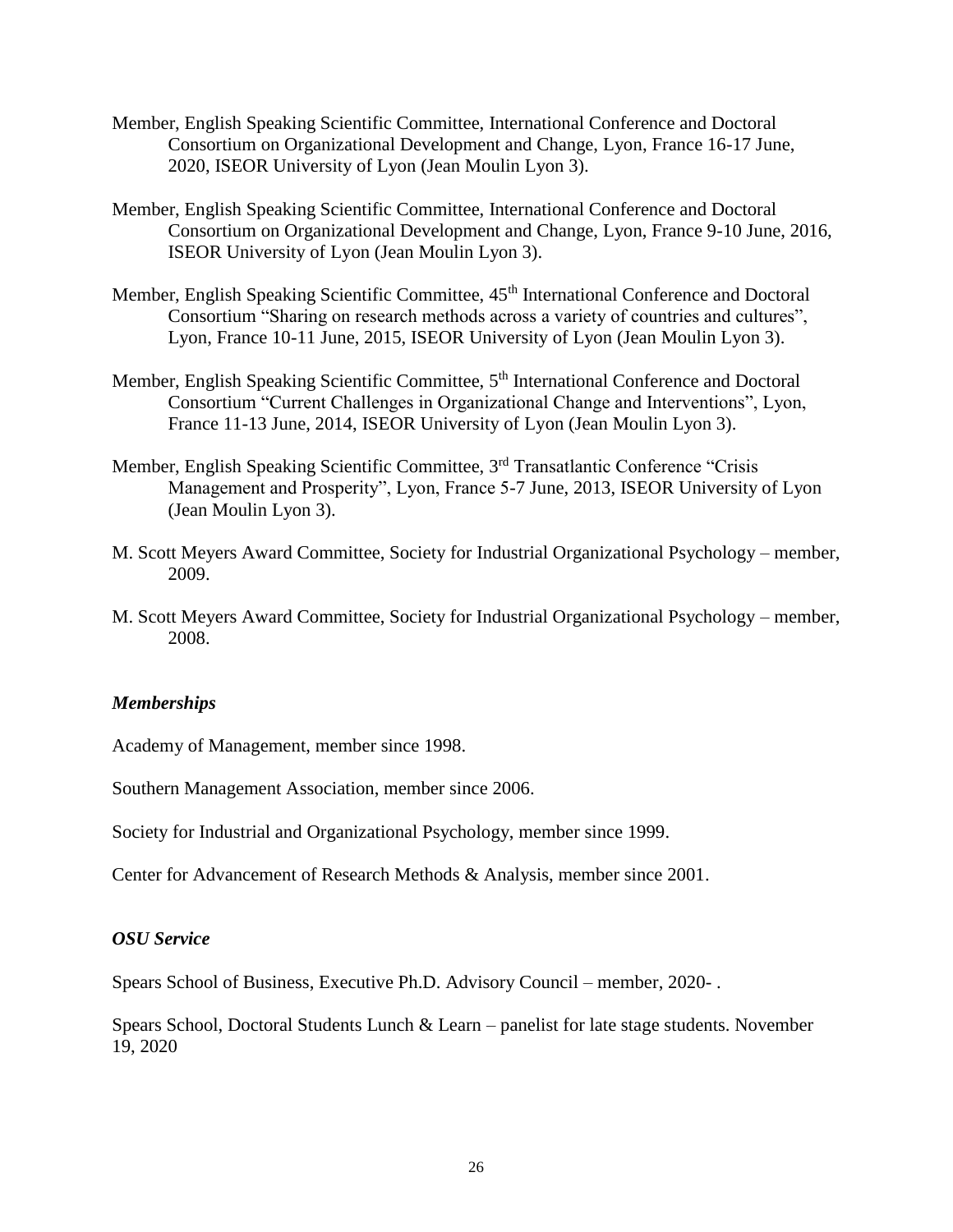OSU Graduate Stats/Methods Network – presented a daylong workshop on **Moderation, Mediation and Moderated Mediation** with Mwarumba Mwavita, January 10, 2020

Spears School of Business, Management Department, Recruiting Committee, 2018-2019.

#### *GSU Service*

Georgia State University, Robinson College of Business, Ph.D. Director, 2015 – 2018.

Georgia State University – Managerial Sciences Doctoral Program Coordinator, 2010 – 2018.

- Georgia State University –Chair of multiple Faculty Recruiting Committees every year from 2010 to 16, served on multiple committees for other departments and the college including Chair, Center and Associate Dean searches.
- Georgia State University, Robinson College of Business, Ph.D. Scholarship Committee, 2012, 2014, 2015.

Georgia State University, Robinson College of Business, MS Program Committee, 2014.

- Georgia State University Managerial Sciences Research Colloquium Series Committee, 2010 2013.
- Georgia State University Faculty Retention Task Force, university wide committee to study issues surrounding faculty retention, developed and administered survey for university faculty, 2007 – 2009.
- Georgia State University Managerial Sciences Department Research Participation Experience Pool committee, co-chair, 2007 – 2013.
- University of North Carolina at Chapel Hill, Brown Bag Coordinator Schedule and coordinate a series of informal talks on research topics and professional interests for Organizational Behavior Ph.D. students and faculty, 2000 – 2004.

## **Funding**

GSU CIBER Research Grant, competitive award of \$5000 for research, *Supervisors' Reciprocation Decisions in the Psychological Contract in Three Cultures*, with Paata Brekashvili (Ph.D. student), Leigh Anne Liu (IB faculty), Wongun Goo (Ph.D. Student), and Ma Li (Chinese Faculty member) - 2011.